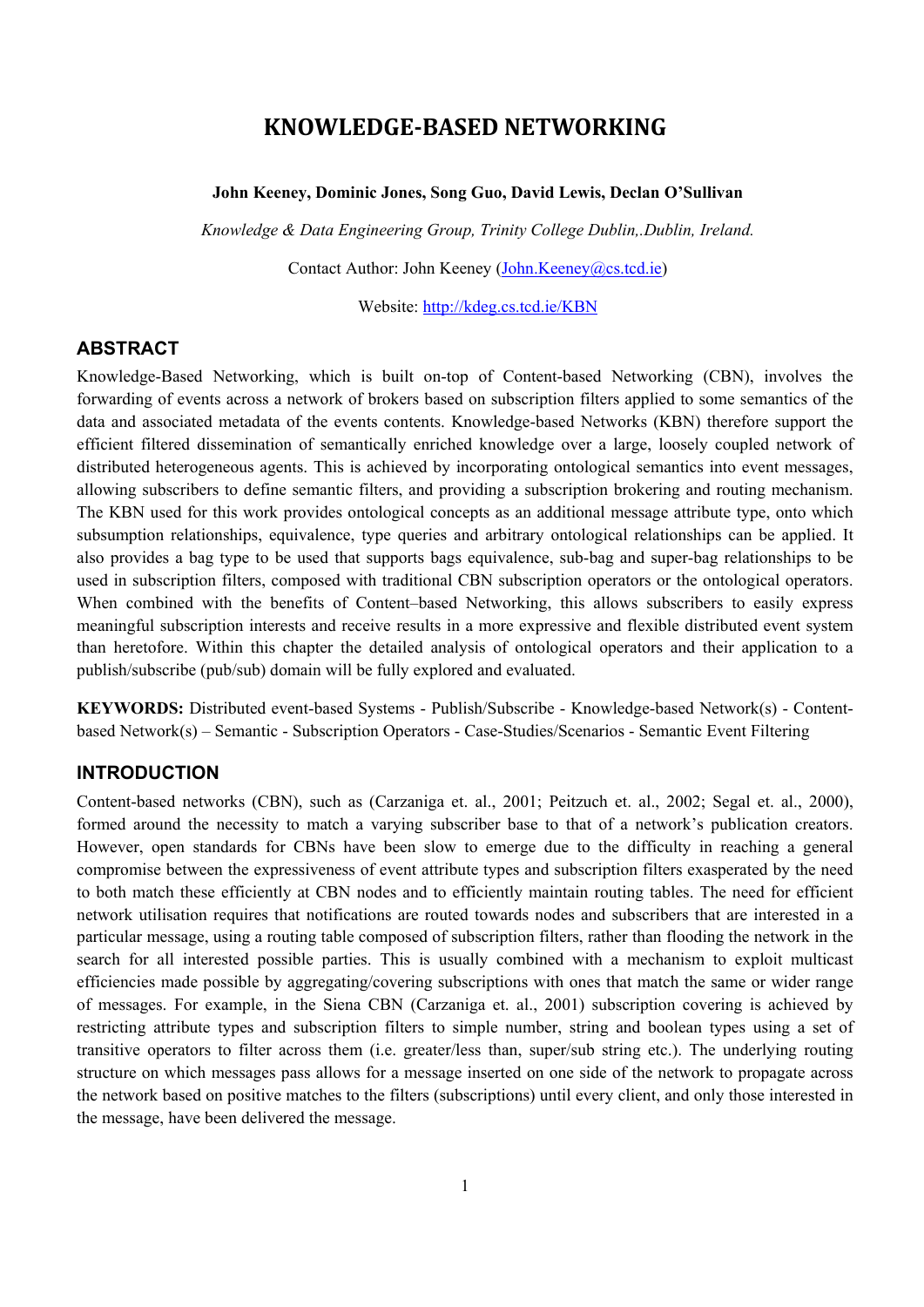CBN Subscriptions are specified as a set of filtering constraints constructed using a filter operator and some values used to compare against the contents of any incoming notification. The range of these operators determines the type of pub/sub network in which the message is being sent. Mühl et. al. (Mühl et. al., 2006) describe this content-based matching as a set of "Filters which are evaluated against the whole contents of notifications". Within this work, notifications can be thought of as publications. Publications are only forwarded to a user when the contents of their subscriptions' filtering constraints matches a subset of the message's contents. This allows for a more flexible message format and, in comparison to topic-based networks, allows an even looser coupling between publishers and subscribers.

As an example, in the Siena CBN system (Carzaniga et. al., 2001) a notification is seen a set of typed attributes. Each attribute is comprised of a name, a type and a value. The existing version of Siena supports the following types: String, Long, Integer, Double and Boolean. A Siena subscription is a conjunction of filtering constraints, where constraints are comprised of the attribute name, an operator, and a value. A subscription matches a notification if the notification matches all the filtering constraints of the subscription's filter. The notification is then delivered to all of the clients that submitted those subscriptions that match against that notification. Carzaniga (Carzaniga et. al., 2008) defined three basic types of Siena topology: hierarchical client/server, acyclic peer-to-peer, and general peer-to-peer. All topologies provide the same functionality, however they differ in non-functional features, like time complexity, scalability and fault tolerance.

The work within this chapter focuses on Knowledge-Based Networks (KBNs) (Lewis et. al., 2006; Keeney et. al., 2008a; Keeney et. al., 2008b) rather than CBNs. It is important to note that Knowledge-based networks are defined, within this chapter, as publish/subscribe networks in which the semantics of the message play an important part in the matching of publications to subscriptions. The particular flavour of KBN investigated in this work is an extension of the Java Siena CBN middleware (Carzaniga et. al., 2001). The specific Siena-based KBN implementation introduces two extensions to the existing type set and the set of filter operators already provided by the hierarchical Java version (Carzaniga et. al., 2008). These extensions add support for bags of values and the use of ontological types and operators. Specifically, the KBN implementation supports all Siena types in addition and union with ontological classes, properties and individuals (owl, 2004). In addition to this all of the standard Siena operators have added operators to exploit ontological type checking, subsumption, equivalence, disjointedness, and the use of arbitrary ontological object properties to capture relationships between individuals. The second extension examined in this chapter adds support for bags of values to be used in subscription filter constraints. Most CBN implementations only allow a single comparison value to be specified in each filter. ince multiple constraints in a single subscription are usually combined as a conjunction, this greatly restricts the expressiveness of any single subscription filter. Rather than extending the subscription mechanism to support a disjunction of filtering constraints, which would greatly affect the ability to aggregate filters for efficient routing tables, our extension instead supports a disjunction of values within a single filtering constraint, with multiple constraints being combined as a conjunction as before.

Many of the additional capabilities of a KBN over a CBN could be achieved with complicated and unwieldy CBN subscriptions, which become unmanageable within both the network and with regard to the human creating the subscription. In addition, by extending the expressiveness of the subscription language we risk adversely affecting the potential for subscription aggregation in the broker network. However we have shown that more expressive subscriptions lead to more accurate and more concise subscriptions (Keeney et. al., 2007a), thereby improving performance and making a KBN more flexible and applicable in a wide range of use-cases.

### **RELATED WORK**

The use of ontological information in publish/subscribe systems is still on the edge of wide-scale deployment. Exploratory research and a detailed review of the State of the Art shows a gradual shift towards an understanding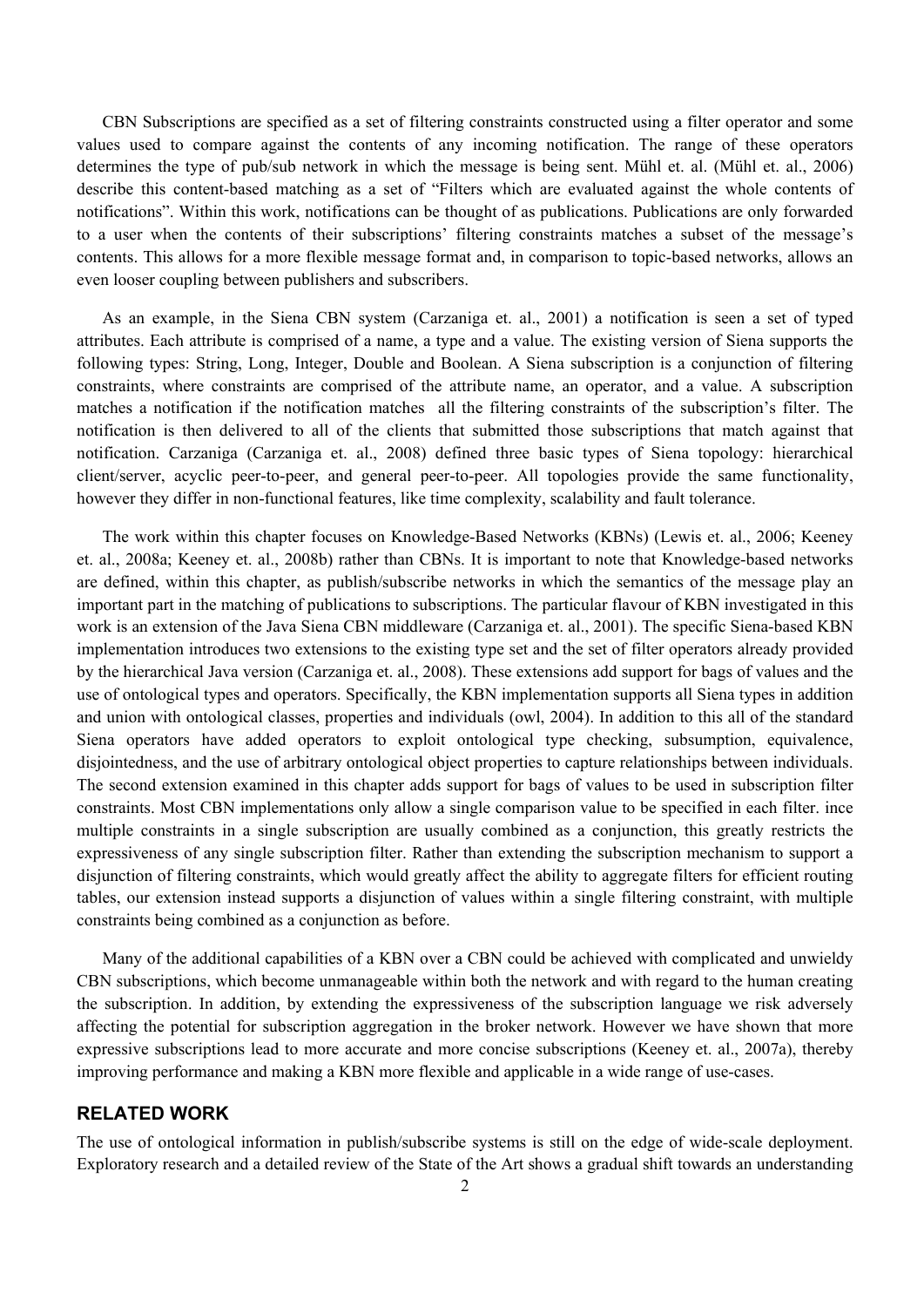of both the importance and power of semantics when combined with pub/sub networks. In this section we discuss seven influential systems showing similarities to the KBN implementation discussed here. For convenience, a comparison table is provided at the end of this discussion.

**S-ToPSS** (Petrovic et. al., 2003; Burcea et. al., 2003) offers a content-based network that is targeted at making an existing centralized syntactic matching algorithm semantically-aware whilst keeping the efficiency of current event matching techniques. S-ToPSS proposes a two-level distributed semantic pub/sub system. The toplevel brokers have only high level descriptions of ontologies gained from the lower level routers. The lower level brokers maintain their own ontology for communication, heterogeneous ontological information for each application is distributed between multiple routers. These low level brokers advertise more general descriptions of the ontologies they hold to higher level brokers. Petrovic (Petrovic et. al., 2003) describes this additional semantic matching mechanism in an employer-employee scenario. The employer is looking for a candidate from a "certain university", "with a PhD degree", "with at least 4 years work experience." This is matched using the semantically enhanced pub/sub system, S-ToPSS, in which an employee who has a PhD, from a particular school, with at least four years work experience is matched with the prospective employer. The match is only made because the semantic system is aware that "school" and "university" have the same semantic meaning, particularly in North American Educational System. S-ToPSS manipulates subscriptions as they arrive to add semantic synonyms and super-class concepts to the subscription (with support for more general mapping functions). In addition, when events enter the broker, new synthetic events are created depending on the semantics contained in the event. This way the semantic stage of subscription merging and publication matching is performed first, outside of the standard matching engine; unlike within a KBN. We argue that the KBN solution discussed in this paper is more general, flexible and expressive than S-ToPSS. More significantly, however, no report of an implementation or evaluation of this proposal has yet emerged.

An ontological pub/sub system called **Ontology-based Pub/Sub (OPS)** is presented in (Wang et. al., 2004), and shares our motivations to improve the expressiveness of events and subscriptions within the system. Wang's work is achieved using RDF and DAML+OIL techniques to semantically describe events and subscriptions. Both of which are represented as RDF graphs and graph patterns respectively. The OPS system is shown to match events and subscriptions both semantically and syntactically. Central to the OPS matching algorithm is an efficient and scalable index structure based on the complete set of possible statement patterns (decomposed by RDF graph patterns) which are used as the basic unit of matching using AND-OR trees as matching trees, which subsequently avoids the backtracking of the RDF graphs. One criticism of the OPS system is that it does not include/provide the ability to perform generic content-based subscriptions. It is important to note at this point that the KBN documented within this chapter not only provides the semantic extensions documented, but couples these with the full set of Siena CBN operators, thereby allowing semantic and syntactic operators to coexist, increasing both the expressiveness and flexibility of the KBN.

The **Ontology-based Pub/Sub System (OBPS)** (Skovronski et. al., 2006) is another ontologically based publish/subscribe system. This system expresses event models by using the XML language: notifications are composed of an XML message where the tags are the names of the ontological classes or property within the ontology and the root node of the notification must contain the name of the ontology to which the notification is destined. To assist in the matching of events to the interested subscriptions, each publisher has its own publisher agent which is responsible for processing published events within the routing broker. Each agent inside the router maintains their own ontological model that stays in scope as long as the publisher continues publishing messages. The interested subscribers register a topic which defines the ontology in which they are interested, guaranteeing that all notifications for that topic are routed to all interested subscribers. The system uses the SPARQL query language as its subscription language, allowing the subscribers to easily parse the returned notification message based on their knowledge of which XML tags will be within the notification. Again like OPS, this system cannot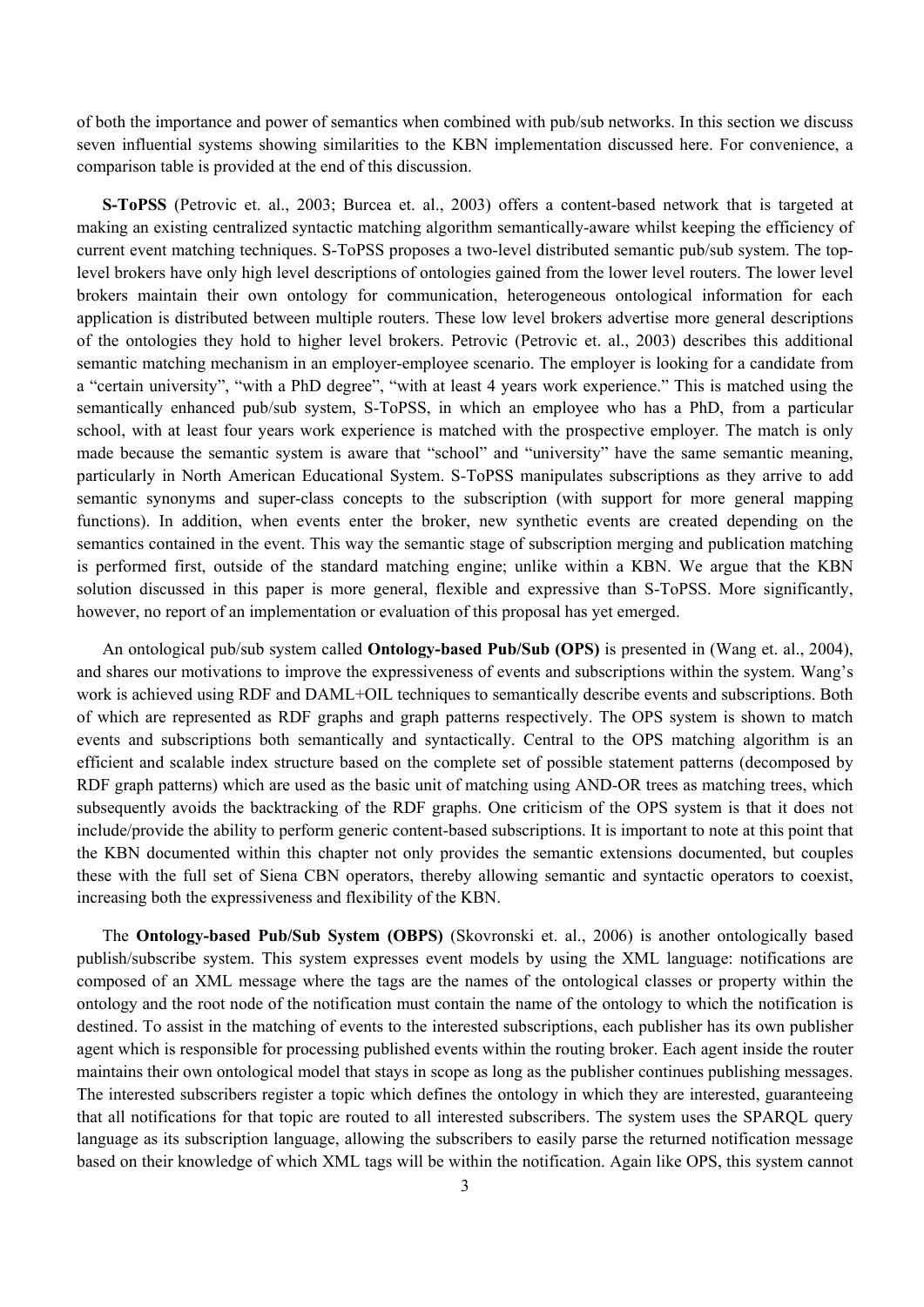perform generic content-based subscriptions. All processing of messages and query analysis is done on the clientside. In addition, the substantial overhead introduced by SPARQL and the lack of mechanisms to aggregate subscriptions and construct network overlays means that the overhead and scalability of this system is uncertain.

**Continuous Querying Syndication System (CQS)** (Christian et. al., 2007) targets the formalisation of a syndication architecture that utilizes web ontologies and logic-based reasoning for a large volume of selective content dissemination on the web. This aims towards an expressive syndication system, where each of its subscriptions is comprised of a conjunctive ABox (ontology instance) query; while the publication is defined to be composed of a set of ABox assertions. Intuitively, CQS offers only one syndication broker which maintains a local knowledge base in which newly published information is integrated. To match newly published information with subscription requests in an efficient and practical manner, the events are matched to subscribers by employing a composition matching algorithm as follows: "information matches" refers to the instances that are stored in the local knowledge base bound to the variables of a continuous query representing a subscription. Hence the result returned to the interested subscriber is actually the query answer in the local knowledge base rather than the matched publications. Whilst "publication matches" refers to the collection of publications satisfying subscriptions, the broker delivers the minimal sets of publications to the interested subscribers.

**Elvin with Ontology (ElvinO)** is a proof-of-concept system implemented by the authors to investigate the feasibility of knowledge based networking (Keeney et. al., 2006b). The system uses closed-source Elvin (Segal et. al., 2000) CBN as an underlying subscription matching mechanism. In this system ontological synonyms were added to publications at the edge of the network in a generic mapping gateway, allowing subscribers to register subscriptions according to their own ontology, and have the matching publications delivered to them, where the publication may have contained information defined in a different (mapped) ontology. Alongside the semantic subscriptions, this system maintains the very expressive Elvin subscription language thereby supporting semantic and content based subscriptions. Additionally, the Elvin subscription language is more expressive than that provided by Siena, in particular supporting logical combinatorial operators, thereby additionally supporting combinations and disjunctions of constraints. The closed-source nature of the Elvin implementation is also prohibitive in terms of enhancing the content based routing algorithms to include more complex datatypes, such as OWL classes instances or properties inside the broker rather than at the edge of the network.

**The Semantic Pub/Sub with Super-Peers (SPS-SP)** (Chirita et. al., 2004) system is an RDF-based system for managing arbitrary digital resources. Subscription queries are expressed by using a typed first-order RDF query language called "L". A subscription is a conjunction of RDF triples, where an RDF triple is comprised of a subject (s), predicate (p), and an object (o). The predicate can be the operator of ">" for integer type or " $\supseteq$ " meaning "contains" for string type. The publication is a pair (T, I), where T is a set of ground atomic formulas of L of the form of an RDF Triple (s, p, o) with the same constant s, and I being a client identifier. A publication PUB matches a subscription SUB if the ans(SUB, T)  $\neq \emptyset$ ; where the ans(SUB, T) denotes the answer set of SUB when it is evaluated over T. Publications and subscriptions are matched at super-peers and appropriate subscribers are notified. The advertisement of messages is also used to help super-peers route information efficiently. The SPS-SP system is comprised of peers with the role of publisher or subscriber and a super-peer that offers a more powerful capability than a typical peer. Super-peers are organized within the HyperCup (Schlosser et. al., 2002) semantic topology which takes care of processing publications, advertisement and subscriptions using P2P semantic queries. The HyperCup algorithm is capable of organizing super-peers into a binary hyper cube that is a type of Cayley graphs. The advantage of HyperCup is that it limits the path between any two super-peers to log<sub>2</sub>N, which enables efficient and non-redundant information broadcasting. The SPS-SP system utilizes a selective advertisement forwarding algorithm to selectively broadcast advertisement messages to super-peers. Therefore, the peers that submit subscriptions can exploit the advertised information to calculate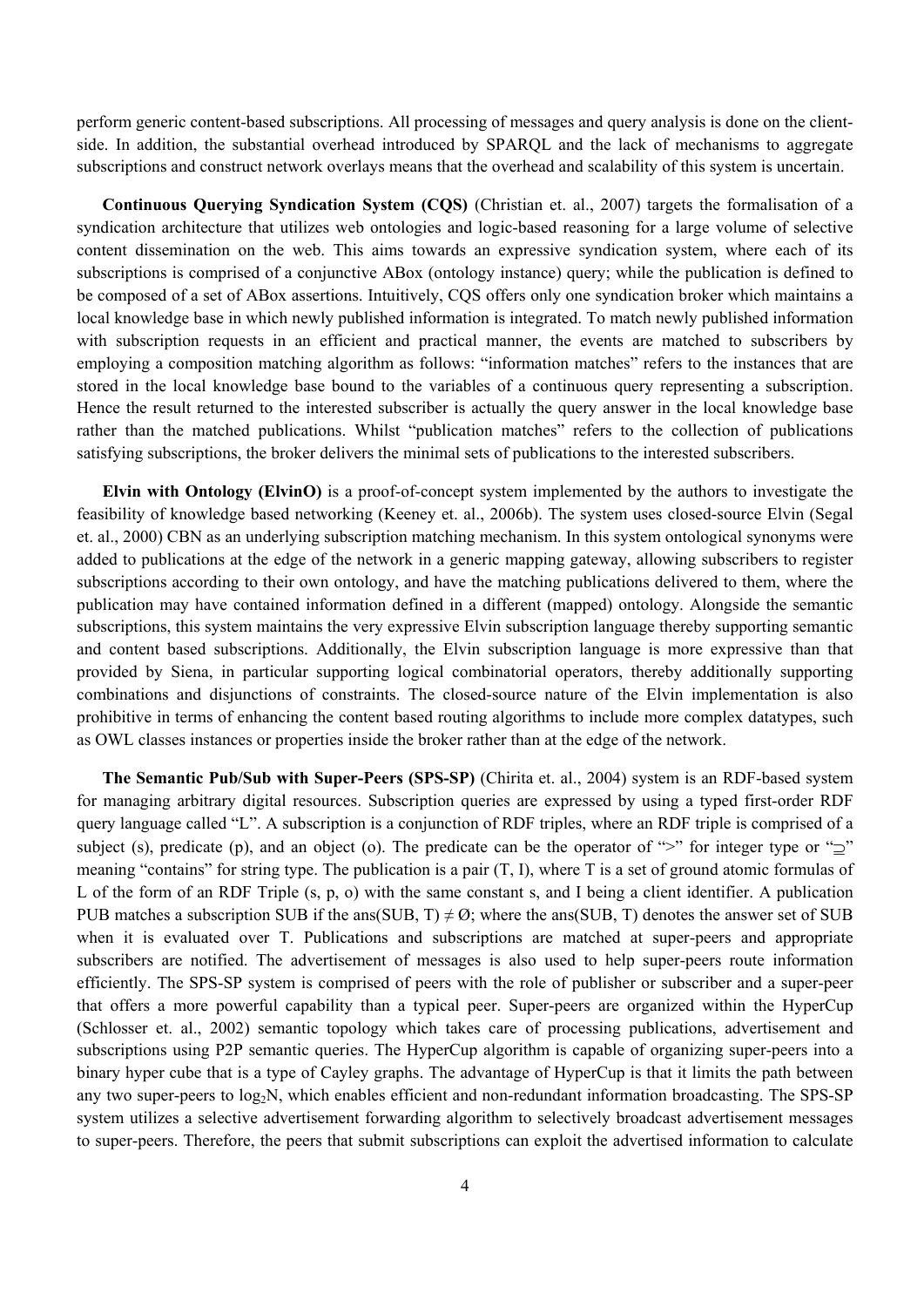which peers contains information that should match their subscriptions. Again, like several of the systems discussed, this system does not include capability to perform generic content-based subscriptions.

### **Other Relevant Work**

Semantic web technologies aid a user in the continued search for relevant information (Grossnickle et. al., 2005) shows how the introduction of semantically rich meta-data to a rapidly changing source of RSS news feeds increases the ease in which searched information is delivered to a user. This is supported by Borsje et al. in (Borsje et. al., 2008) using a localised SPARQL query. This query could be represented in pub/sub terms, as a user's subscription. Knowledge-distribution systems deliver semantically marked-up data to be delivered to interested parties in both a timely and efficient manner. This is achieved by embedding ontological mark-up pf the feeds. However, with the substantial overhead of using SPARQL as the query mechanism and the lack of subscription aggregate techniques, the overhead and scalability of this system is unclear.

Baldoni (Baldoni et. al., 2007) supports the rationale behind the introduction of knowledge representation through the use of tagging each publication within the network with a topic. This can be likened to assigning a subject line to an email, except in this case the message is instead assigned a topic tag. The subscription table is constructed using a list of couples  $\langle t, i \rangle$  where t is the topic a node is subscribed to and i is the corresponding topic overlay identifier. Upon retrieving a new subscription for a topic, the subscription management component adds an entry for the topic to the subscription table and then passes the task of connecting the corresponding overlay networks. In the tagging of messages it is easy to see that this increased level of descriptiveness is beneficial in the task of matching messages.

Li (Li et. al., 2004) presents a semantic-based system based on a centralised pub/sub bus implementation. Its application is limited to enterprise scale deployment, not fully offering true CBN capabilities. Li offers approaches to the enhancement of subscriptions and events within the proposed semantically enhanced system. Li does not, however, address the issues involved in introducing ontologically based reasoning within a distributed event dissemination network and does not offer an implementation or evaluation of the proposed system.

The pub-sub middleware presented by Cilia (Cilia et. al., 2003) allows semantics to be used in the publications and subscriptions. However, these semantics are used on the edge of the network in a manner similar to that presented in number of systems above.

Semantic techniques are also being used by several systems for the retrieval of distributed ontologically encoded knowledge in P2P DHT systems (Tempich et. al., 2004; Cai et. al., 2004; Loser et. al., 2003). These systems, such as the one presented in (Borsje et. al., 2008), focus on query-response communication as opposed to the pub/sub model presented within this chapter.

As shown by Meier (Meier et. al., 2005) and Eugster (Eugster et. al., 2003) there are various type- and topicbased/subject-based distributed event-based systems whose popularity has both increased and subsequently decreased over time. Several of these systems use hierarchical addressing in the organisation of topics using a containment relationship in a manner that is loosely similar to the taxonomical class hierarchy defined in an ontology. The mechanisms addressed by these systems allows the use of the notion of sub- and super-class subscriptions with regard to the topic hierarchies, which in this respect allow a simple comparison to KBN subsumption operators. However the subscriptions using topic-based hierarchical addressing only operate in an "up/down" subscription creation algorithm. With the use of equivalence and disjoint relationships between classes, a KBN allows a multidimensional type tree to be created in which sub-classes not only point to classes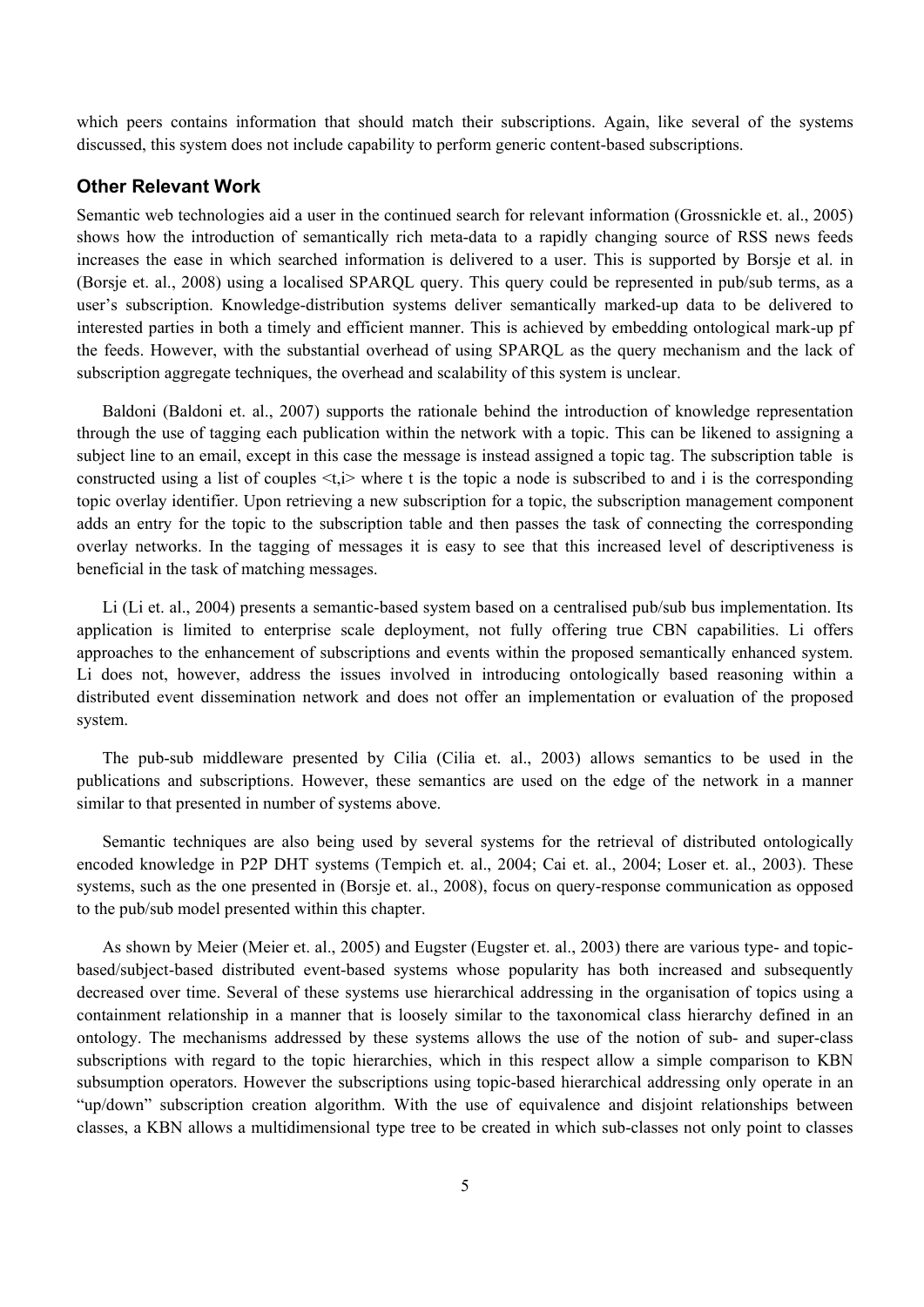further down the class hierarchy, but can point to other classes in other parts of the ontology, a unique addition to the traditional topic-based subscription.

XML-based systems (Diao et. al., 2003; Gupta et. al., 2003; Chan et. al., 2006) publish events as XML documents where XPath (Clark et. al., 1999) queries allow expressive and flexible subscriptions, and arbitrarily complex queries are applied to a DOM tree derived from the published XML document. The message is then forwarded only when a match is found. XML-based systems provide an increased level of expressiveness in comparison to topic-based systems. However, the message architecture is exclusively based on tree patterns and thus is less expressive and flexible than KBN messages.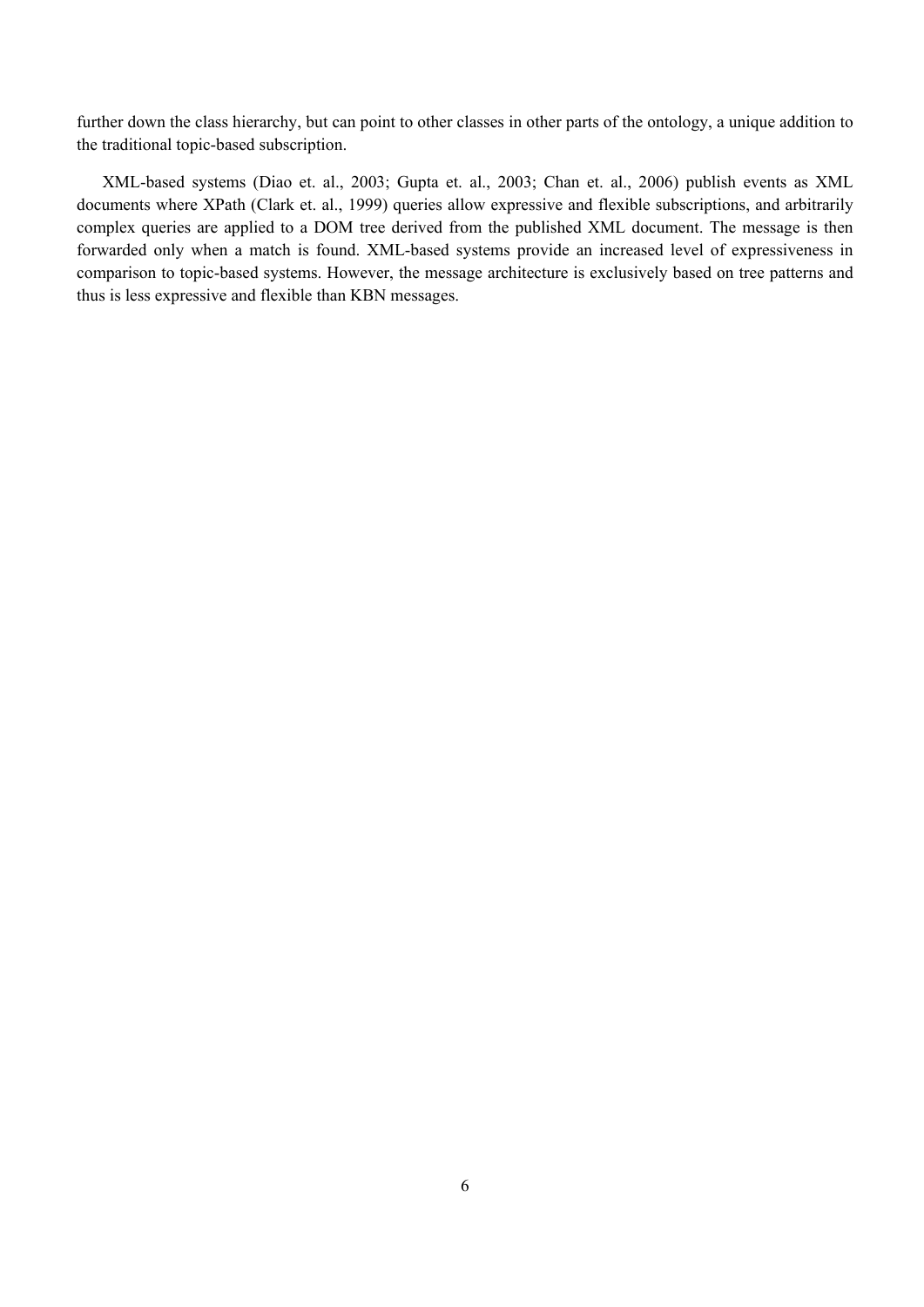|                | <b>Event Model</b>                                                                                                                                                                                                                 | <b>Subscription Language</b>                                                                                                                             |                                                                                                                                                                                                     | <b>Overlay Type</b>                                                                                                                                              | <b>Routing Scheme</b>                                                                                                                                                              |                                                                                                                                                                                           | <b>Event Matching</b>                                                                                                                                                                                                   |
|----------------|------------------------------------------------------------------------------------------------------------------------------------------------------------------------------------------------------------------------------------|----------------------------------------------------------------------------------------------------------------------------------------------------------|-----------------------------------------------------------------------------------------------------------------------------------------------------------------------------------------------------|------------------------------------------------------------------------------------------------------------------------------------------------------------------|------------------------------------------------------------------------------------------------------------------------------------------------------------------------------------|-------------------------------------------------------------------------------------------------------------------------------------------------------------------------------------------|-------------------------------------------------------------------------------------------------------------------------------------------------------------------------------------------------------------------------|
| <b>System</b>  | Data Expression: The format of<br>knowledge within the network.                                                                                                                                                                    | <b>Subscription</b><br><b>Expression:</b> How user<br>subscriptions are<br>formed.                                                                       | Subscription<br><b>Operators:</b> The operators design and<br>used in the user<br>subscriptions.                                                                                                    | The overlay network<br>deployment                                                                                                                                | Sub Forwarding: The method Event Forwarding:<br>in which a broker forwards<br>subscriptions to other nodes in forwarded to interested<br>the network                               | How the pubs are<br>subs                                                                                                                                                                  | <b>Pub to Sub Matching: How</b><br>incoming pubs are matched to<br>stored subscriptions.                                                                                                                                |
| <b>KBN</b>     | <b>Basic Format:</b><br>attribute name, value]<br>Non-ontological value: Integer,<br>Long, Double, Boolean, String<br><b>Ontological value: OWL Classes,</b><br>Properties, and Instances.                                         | <b>Basic Format:</b><br>[attribute, operator, value]<br>Note: Similar to Siena                                                                           | Non-ontological: $>$ , $\lt$ , $=$ , $\leq$ ,<br>$\ge$ , etc.<br>OWL operators: equivalent,<br>subsumes, subsumed by,<br>instance of, object property<br>Bag operators: (e.g., subbag,<br>superbag) | <b>Hierarchical structure</b><br>Semantic-based cluster                                                                                                          | <b>Sub Aggregation method:</b><br>aggregated by subscription<br>covering.<br>Forwarding method: The most<br>general subscriptions are<br>hierarchically sent to master<br>servers. | Reverse path forwarding:<br>subs.                                                                                                                                                         | Matching tree: Event iterates<br>follows the reverse path of through sub tree using breadth<br>first search.                                                                                                            |
| <b>S-ToPSS</b> | <b>Basic Format:</b><br>attribute name, value]<br>Non-ontological value: Integer,<br>Long, Double, Boolean, String<br>Ontological value: uses three extra<br>matching algorithms to make a non-<br>ontological event semantically. | <b>Basic Format:</b><br>[attribute, operator, value]<br>Note: Similar to ToPSS                                                                           | $Crisp: >, <, =, \le, \ge, etc.$<br>Approximate: $(e.g., \sim=$<br>modelling approximate<br>requality)<br>Probability: (e.g., modelling<br>a random event)                                          | Centralized:<br>The system is deployed<br>as an information<br>dissemination service                                                                             | None: it is a centralized, therefore None: it is a centralized,<br>no routing                                                                                                      | therefore no publication<br>forwarding                                                                                                                                                    | <b>Matching tree:</b> Event iterates<br>through sub tree using breadth<br>first search.<br>For semantic matching: Existing<br>matching assisted with:<br>-Synonyms matching<br>-Concept matching<br>-Hierarchy matching |
| <b>OPS</b>     | <b>Basic Format:</b><br>[attribute name, value]<br>Non-ontological value: Integer,<br>Long, Double, Boolean, String<br><b>Ontological:</b> RDF graph (concepts<br>within Events form an ontology)                                  | <b>Basic Format: RDF graph</b><br>pattern<br>(subject, object, meta-<br>statement.<br>[filter_func(object)])                                             | <i>Note:</i> When the object is a<br>variable and its type is literal.<br>it includes filter func(object)<br>to refine value<br>filter: >, <, =, $\leq, \geq$ , etc                                 | <b>Hierarchical structure</b><br>Peer-to-peer                                                                                                                    | Aggregation method: Aggregation Reverse path forwarding:<br>by graph merging.<br>Forwarding method: the most<br>general subscriptions are sent to<br>parent servers.               | Follows the reverse path of<br>subs.                                                                                                                                                      | AND-OR matching tree: Node<br>and arc in sub graph must be<br>mapped to node and arc in the<br>event graph.                                                                                                             |
| <b>OBPS</b>    | <b>Basic Format:</b><br>[attribute_name, value]<br>Non-ontological value: Integer,<br>Long, Double, Boolean, String<br>Ontological value: XML-based<br>Tags represent the name of classes $\&$<br>properties of an ontology model) | <b>Basic Format: SPAROL</b><br>query.                                                                                                                    | <i>No operators:</i> subscription is<br>represented by SPARQL<br>query.                                                                                                                             | Centralized: a single<br>router                                                                                                                                  | None: it is a centralized, therefore None: it is a centralized,<br>no routing                                                                                                      | therefore no publication<br>forwarding                                                                                                                                                    | <b>Ontological topic based matching</b><br>using a SPARQL engine.                                                                                                                                                       |
| <b>CQS</b>     | <b>Basic Format:</b> $(a, t, p)$ where $\alpha$ is a<br>set of DL ABox assertions, $t$ is time<br>unit and $p$ is the client identifier                                                                                            | <b>Basic Format:</b> $(Q, t)$ where <i>No operators:</i><br>O is a Continuous<br>conjunctive ABox query<br>with respect to a DL KB<br>and t is time unit | Subscription is represented<br>by ABox query.                                                                                                                                                       | Centralized:<br>a single syndication<br>broker                                                                                                                   | <b>None:</b> it is a centralized, therefore <b>None:</b> it is a centralized,<br>no routing                                                                                        | therefore no publication<br>forwarding                                                                                                                                                    | <b>Composition matching</b><br>algorithm:<br>-Information matches. -<br>Publication matches. -Composite<br>matches.                                                                                                     |
| Eivin(O)       | <b>Basic Format:</b><br>[attribute name, value]<br>Non-ontological value: Integer,<br>Long, Double, Boolean, String.                                                                                                               | <b>Basic Format:</b><br>[Attribute, operator, value]                                                                                                     | <b>Non-ontological</b> : $>$ , $<$ , $=$ , etc.<br><b>Logic</b> : $\vert \cdot \vert$ , &&, !, etc.                                                                                                 | <b>Clustering:</b> local area<br>server replication for<br>fault tolerance<br>Federation: static wide<br>area hierarchical<br>subscription space<br>partitioning | Forwarding method: Subscription Hybrid: Between<br>kept locally, possibly broadcast<br>within clusters (limited<br>information available)                                          | rederations publications are internal to Elvin<br>routed according to<br>subscription space<br>partitioning, possibly<br>broadcast within clusters<br>(limited information)<br>available) | Non-ontological: unknown,<br><b>String based label Ontological</b><br>matching: OWL labels and<br>synonyms are merged into/from<br>string labels at the edge of<br>network.                                             |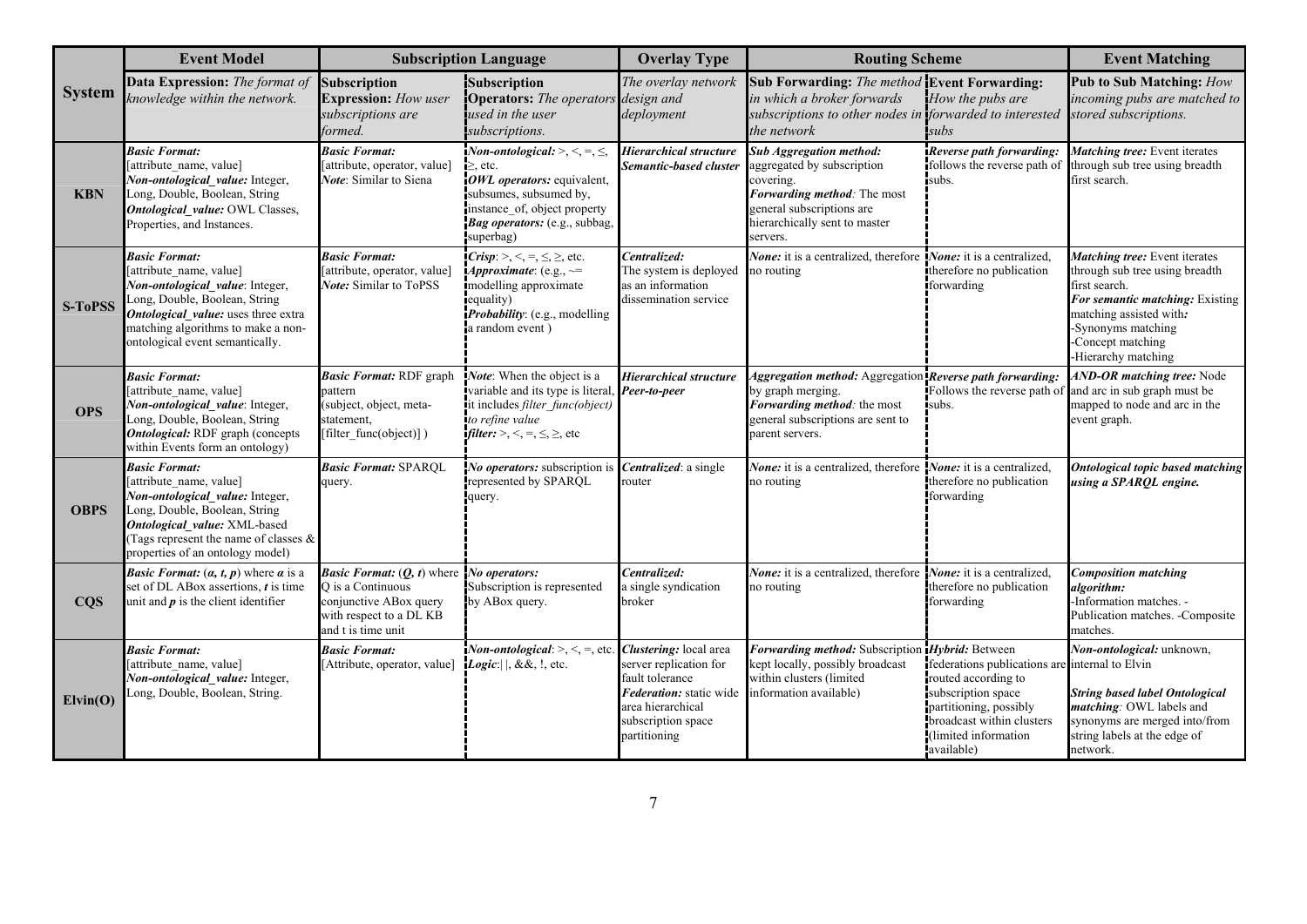| $SPS-P2P$ | <b>Basic Format:</b> $(T, I)$ where T is a set <b>Basic Format:</b> $(s, p, o)$ |                                           | <b>Binary:</b> $>$ , $\leq$ , $=$ , $\leq$ , $\geq$ , etc. | Peer-to-Peer            | <i>Aggregation method:</i> Aggregation <i>Reverse path forwarding: Matching tree:</i> The event iterates |                          |                               |
|-----------|---------------------------------------------------------------------------------|-------------------------------------------|------------------------------------------------------------|-------------------------|----------------------------------------------------------------------------------------------------------|--------------------------|-------------------------------|
|           | of $t(s, p, o)$ and I is a client identifier where s is a variable, p is        |                                           | $Subsumes: \supset$                                        | <i>Note:</i> Super-peer | by subscription covering (similar) Follows the reverse path of through the subscription tree by          |                          |                               |
|           | <i><b>Ontological value: RDF Event</b></i>                                      | constant, $\boldsymbol{\rho}$ is distinct |                                                            | arranged in HyperCup    | to SIENA).                                                                                               | subs (similar to SIENA). | using breadth first search    |
|           | Model                                                                           | variable                                  |                                                            | topology.               | <b>Forwarding method:</b> the most                                                                       |                          | algorithm (similar to SIENA). |
|           |                                                                                 | <b>Note:</b> Datalog-inspired RDF         |                                                            |                         | general subscriptions are                                                                                |                          |                               |
|           |                                                                                 | Ouerv                                     |                                                            |                         | broadcasted to all neighbours                                                                            |                          |                               |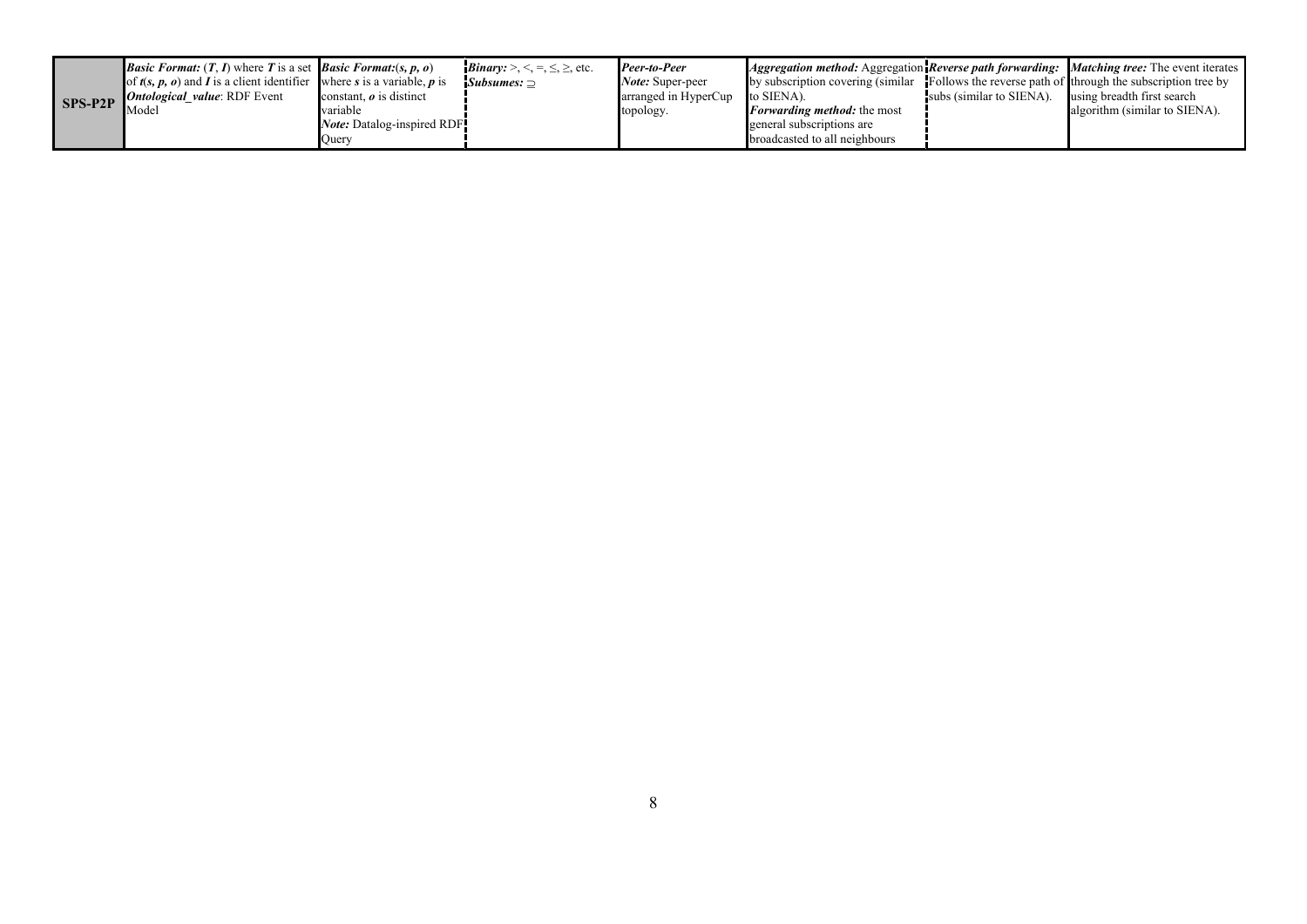### **THE SEMANTIC EXTENSION**

Knowledge-based Networking, an extension to Content-based Networking, involves the routing of events across a network, based not just on the values of the event contents but also on some semantics of the data and associated meta data contained in the event. We have developed a model for the filtered dissemination of semantically enriched knowledge over a large loosely coupled CBN of distributed heterogeneous agents. We call such a semantic-based CBN a Knowledge-Based Network (KBN). In (Lynch et. al., 2006; Lewis et. al., 2006; Keeney et. al., 2007a; Keeney et. al., 2008b) a KBN implementation is presented that extends Siena by providing three additional ontological base types: properties, concepts/classes and individuals/instances, as described in ontologies originating from the semantic web community. It also supports subsumptive subscription operators, i.e. sub-class/property (MORESPEC) i.e. *more specific*, super-class/property (LESSSPEC) i.e. *less specific*, and semantic equivalence (EQUIV). For example, as seen in the Wine ontology (w3c, 2003), the ontological type "wine" is less specific than (subsumes) the type "white wine", as "white wine" is more specific than "wine" since "wine" is a superclass of "white wine". Producers of knowledge express the semantics of their available information based on the ontological representation of that information. Consumers express subscriptions upon that information as simple semantic queries. If an event consumer was interested in receiving events about some ontological entity E, classes equivalent to E, or entities more specific than E, this can be easily achieved by creating a filtering constraint such that the entity described in a field x of the message is subsumed by E, i.e., (x MORESPEC E). E.g. A subscriber can subscribe to all KBN messages that contain an attribute whose value is a concept more/less specific than the named concept in the subscription. This approach provides loose semantic coupling between applications, which is vital as a new wave of applications increasingly rely on using the application information, context and services offered by existing heterogeneous distributed applications. To achieve this, each KBN router holds a copy of a shared OWL ontology (owl, 2004), within which each ontological class, property and individual used is described and reasoned upon.

The new ontological types, namely classes, individuals, and properties, are first class KBN types and can be used in any KBN subscription or notification, along-side the standard CBN (Siena) types and operators. This allows messages to be matched to subscriptions based on extensible type information, which can effectively represent meta-data for the message without having to maintain an ever-growing set of universal attribute names. Instead, a simple set of shared attribute names can be used for a concept type, which uses values from a taxonomy that is maintained, distributed and reasoned over at run-time using existing standardised ontology techniques. In addition to the equivalent class, equivalent property, equivalent individual (EQUIV) operator; subclass, subproperty (MORESPEC) operator; and superclass and superproperty (LESSSPEC) operators we also discuss the following operators: ISA, IS\_NOT\_A, ONTPROP, and NOT\_EQUIV.

The ISA operator is used to match an ontological individual/instance against its ontological types/classes. If an individual I is defined as being of an instance of a certain type C then the ISA operator will match the individual I to class C, all classes equivalent to C, and all superclasses of C. For example if the person "John" is represented in an ontology as an individual of the class "person", and the class "person" is defined to be equivalent to the class "human", and the class "human" is a subclass of the class "mammal", then the individual "John" is related by the ISA relationship to the classes "person", "human", and "mammal". So the subscription filter ( x ISA "human"), where x is an ontological individual, would match a notification that contains the named attribute (x : "John"). This kind of a subscription filter was not previously possible since the EQUIV, MORESPEC, and LESSSPEC operators could only compare classes with classes, properties with properties, and individuals with individuals.

The IS NOT A operator is again used to compare an ontological individual/instance against its ontological types. If an individual I is defined as being of an instance of a certain type C then the IS\_NOT\_A operator will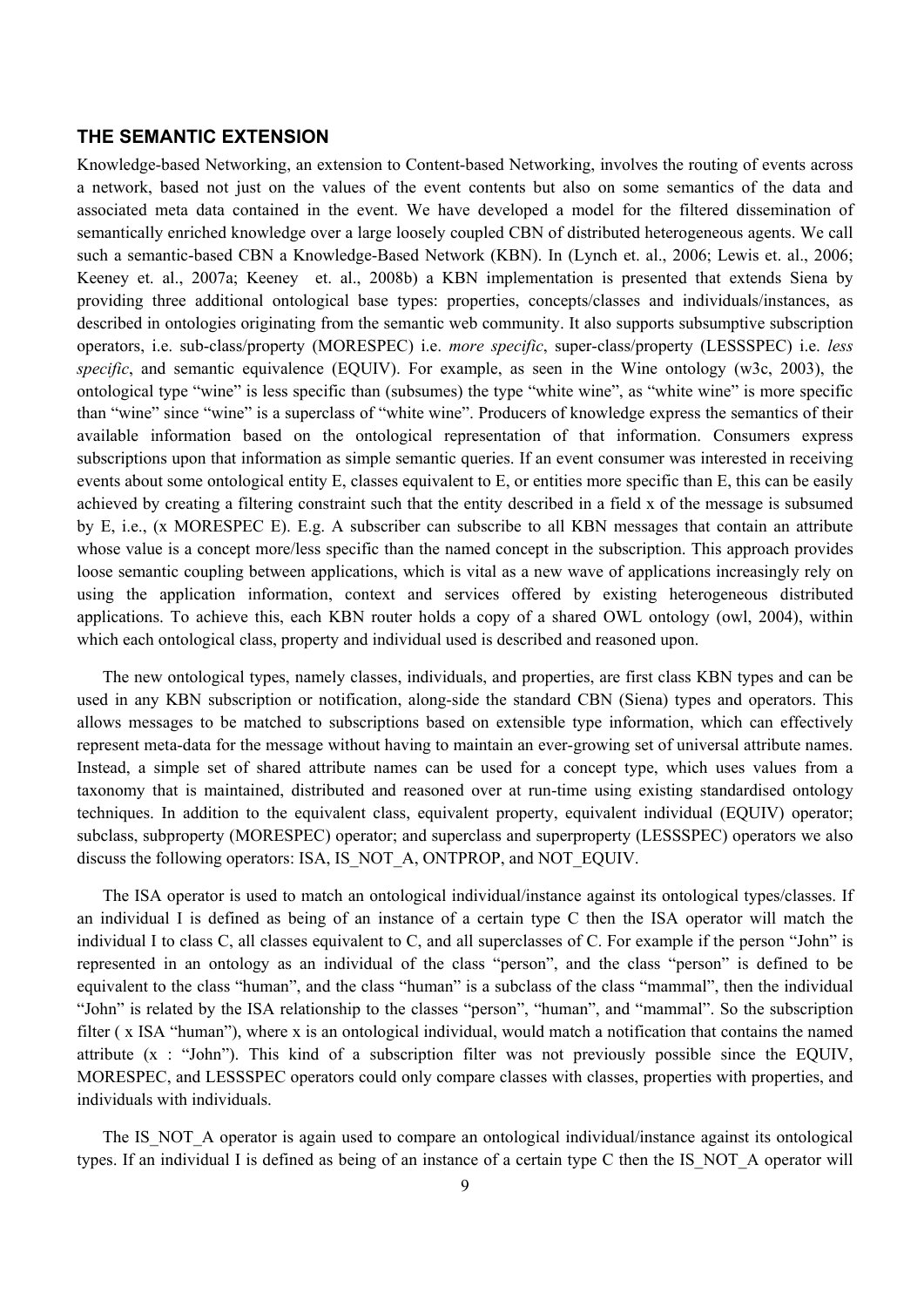match the individual I to all classes except class C, all classes equivalent to C, and all superclasses of C. Based on the example above the individual "John" is a "human" and is a "mammal", but is not a "cow" where "cow" is a subclass of "mammal". So the subscription filter ( x IS\_NOT\_A "cow") would match a notification that contains the named attribute ( x : "John").

The ONTPROP operator is used to match ontological individuals against each other using any ontological object property. Ontological object properties define named relationships between individuals of two classes. For example the object property "eats" might be defined between individuals of type "animal" and individuals of type "food", so the individual called "Colleen" of type "cow" ("cow" is a subclass of type "animal") would be related by this "eats" relationship to an individual called "grass" of type "food". So the filter (y ONTPROP<sub>"eats"</sub> "grass"), where y is an ontological individual, would match a notification that contains the named attribute (y : "Colleen").

Siena does not support a generic NOT (!) operator modifier, and so the NOT\_EQUIV operator was added for completeness. This operator is the opposite of the ontological EQUIV operator discussed above. It is used to compare classes with classes, properties with properties, and individuals with individuals.

### **THE BAG EXTENSION**

According to Weisstein (Weisstein, 2002), a bag (also called multiset) is a set-like object in which order is ignored, but multiplicity is explicitly significant. Therefore, bags  $\{1, 2, 3\}$  and  $\{2, 1, 3\}$  are equivalent, but  $\{1, 1, 1\}$ 2, 3} and {1, 2, 3} differ. A bag differs from a set in that each member has a multiplicity indicating how many times it is a member.

As presented by Roblek (Roblek, 2006) a bag value can contain any valid Siena/KBN values, including other bag values. A bag is not allowed to contain itself, either directly or indirectly via other bags. Elements of a bag do not need to be of a uniform type. In the extension presented here bags are first order members of the Siena/KBN type set. They can appear in notifications as well as in subscription filters like any other Siena/KBN type. Siena advertisements, which are part of the theoretical Siena model, are not supported in the hierarchical version of Siena but, should they be, bag type should work seamlessly with them.

Therefore, some examples bags are: {3, 345, 27, 35, 3476, 0, 27, 27}, {"Ljubljana", 2, "Ljubljana", 3.14159}, {"Ljubljana", "Vienna", "Amsterdam", "Dublin"}. Since a set is a bag where all elements have a cardinality of one, this extension also implicitly supports sets. The bag extension adds simple binary bag operators and composite binary bags operators.

### **Simple Bag Subscription Operator**

The simple operators support the three well-known binary bag relations: equal, subbag, and superbag. Two bags A and B are equal (A=B), if the number of occurrences of each element in A or B is the same in each bag. For example the bags  $\{b', b', b', c', k'\}$  and  $\{b', b', b', k', b'\}$  are equal bags but  $\{b', b', b', k'\}$  and  $\{b', b', b'\}$ 'k'} are not equal bags.

For the subbag relationship, we can define A to be a subbag of B,  $A \subseteq B$ , if the number of occurrences of each element  $\chi$  in A is less than or equal to the number of occurrences of  $\chi$  in B. For example {'b', 'o', 'k'}  $\subseteq$  $\{\mathbf{b}, \mathbf{b}, \mathbf{c}, \mathbf{c}, \mathbf{c}, \mathbf{k}\}\$  but  $\{\mathbf{b}, \mathbf{c}, \mathbf{c}, \mathbf{w}\}\$  is not a subbag of  $\{\mathbf{b}, \mathbf{c}, \mathbf{c}, \mathbf{c}, \mathbf{k}\}\$ . It follows from the definition of subbag that bags A and B are equal bags, if and only if  $A \subseteq B$  and  $B \subseteq A$ . Another way to describe the subbag relationship is to say that if  $A \subseteq B$  then bag B includes or contains all of the elements in A. The superbag relationship is the inverse of the subbag relationship. If B is a subbag of A, B  $\subseteq$  A, then A is a superbag of B, A  $\supseteq$  B. Also note, a bag can contain other bags. For example  $\{\{\mathfrak{e}, \mathfrak{e}, \mathfrak{e}, \mathfrak{e}, \mathfrak{e}, \mathfrak{e}, \mathfrak{e}, \mathfrak{e}, \mathfrak{e}, \mathfrak{e}, \mathfrak{e}, \mathfrak{e}, \mathfrak{e}, \mathfrak{e}, \mathfrak{e}, \mathfrak{e}, \mathfrak{e}, \mathfrak{e}, \mathfrak{e}, \mathfrak{e}, \mathfrak{e}, \mathfrak{e}, \$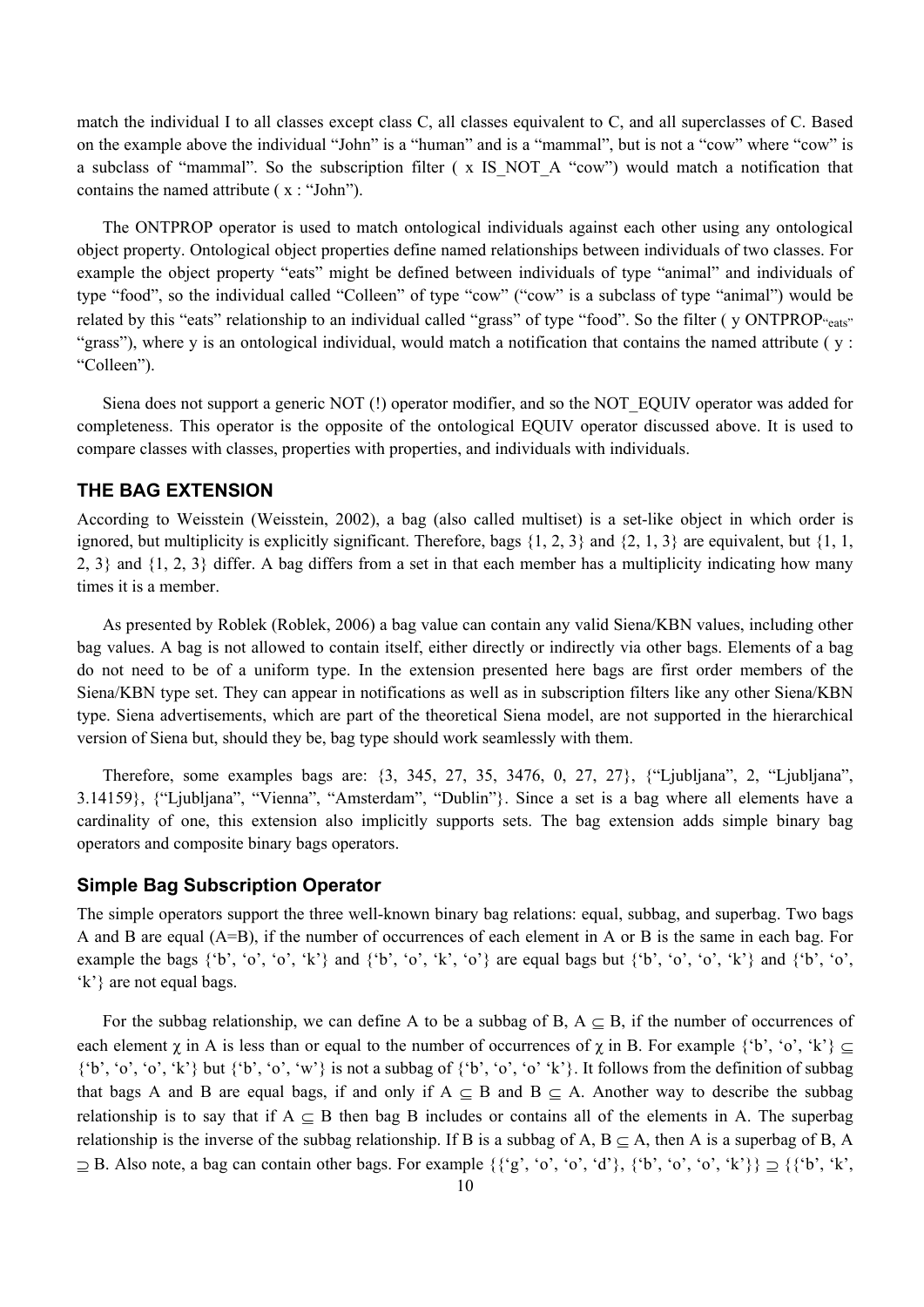'o', 'o'}}. All three simple bag relations, namely equal, subbag, and superbag, are transitive and reflexive. The transitivity and reflexivity of simple bag relations follows from the transitivity and reflexivity of numerical *equal* and *less than or equal* relations that were used in the definition of the simple bag relations.

The main advantage of the bag type and bag operators lies in the ability to define much more expressive and flexible subscriptions. For example, without the use of bags, multiple filter constraints in a single subscription filter are joined by conjunction (using the boolean AND operator). A disjunction of constraints (using the boolean OR operator) could only be specified using multiple distinct subscriptions. Using bags and the subbag operator the subscriber can create a filter where matching values should be drawn from a bag of possible values for example. A particularly useful example of this is in Keyword matching.

### **Composite Bag Subscription Operator**

While the simple bag operators defined above prove useful for a number of case studies, they are restricted to comparing the sizes and structures of bags rather than performing more useful comparisons over the *elements contained* in the bags. Using the simple bag operators bags are only compared based on the presence of *matching* elements in each bag. For example, a subscriber may be interested in a bag of strings that is larger than that specified in her subscription (superbag), but the strings used in her subscription bag should be substrings of those in matching publications rather than equal strings. The simple bag operators can also be combined with other Siena KBN operators to produce composite bag operators. The composite bag relation is also a binary relation over bags, but is composed of (i) a simple binary bag relation over the bags and (ii) a sub-relation over the bags' elements. In this way two bags can be compared not just on the presence of *matching* elements but rather by using more expressive operators to compare the elements that make up each bag.

Suppose  $\Phi$  is a simple binary relation over bags ( $\Phi$  is a simple bag operator), and  $\lambda$  is an arbitrary binary relation (λ is *any* non-bag subscription operator). Bag P is Φ-related to bag Q when sub-relation λ is applied between the elements of P and Q, written as P  $\Phi_{\lambda}$  Q, if and only if there exist some sequences X and Y, (X is some ordered list of elements from P, and Y is some ordered list of the elements from Q), so that all of the following statements are true:

- 1. P is Φ-related to  $τ(X)$ , where  $τ(X)$  denotes the bag of all elements in sequence X.  *bag P is Φ-related to X when X is expressed as a bag*
- 2.  $\tau(Y)$  is Φ-related to Q, where  $\tau(Y)$  denotes the bag of all elements in sequence Y.  *when Y is expressed as a bag, that bag is Φ-related to Q*
- 3.  $|X| = |Y|$  *sequences X and Y have the same number of elements*  4.  $\forall$  i  $\in \mathbb{N}$  (natural number), i < |X|, X<sub>i</sub> is  $\lambda$ -related to Y<sub>i</sub>.
- *for (int i = 0; i < |X|; i++) X.elemantAt(i) is* λ*-related to Y.elemantAt(i)*

We call relation  $\Phi$  the primary relation of the composite bag relation, and relation  $\lambda$  the sub-relation of the composite bag relation. So for bags P and Q, simple bag relation  $\Phi$ , and any relation  $\lambda$ , P  $\Phi_{\lambda}$ Q means that P is  $\Phi$ related to bag Q when sub-relation  $\lambda$  is applied. If the composite  $\Phi_{\lambda}$  relation is being used as a subscription operator we call  $\Phi$  the primary bag operator of the  $\lambda$  the suboperator.

The bag of integers  $\{1, 1, 2, 3, 4\}$  is a superbag of  $\{2, 4, 3\}$  using the default "equals" (=) sub-relation, i.e. {1, 1, 2, 3, 4} ⊇= {2, 4, 3} *(for every element in the second bag, there exists an element in the first bag that is equal to the element, with no reused elements in either bag*).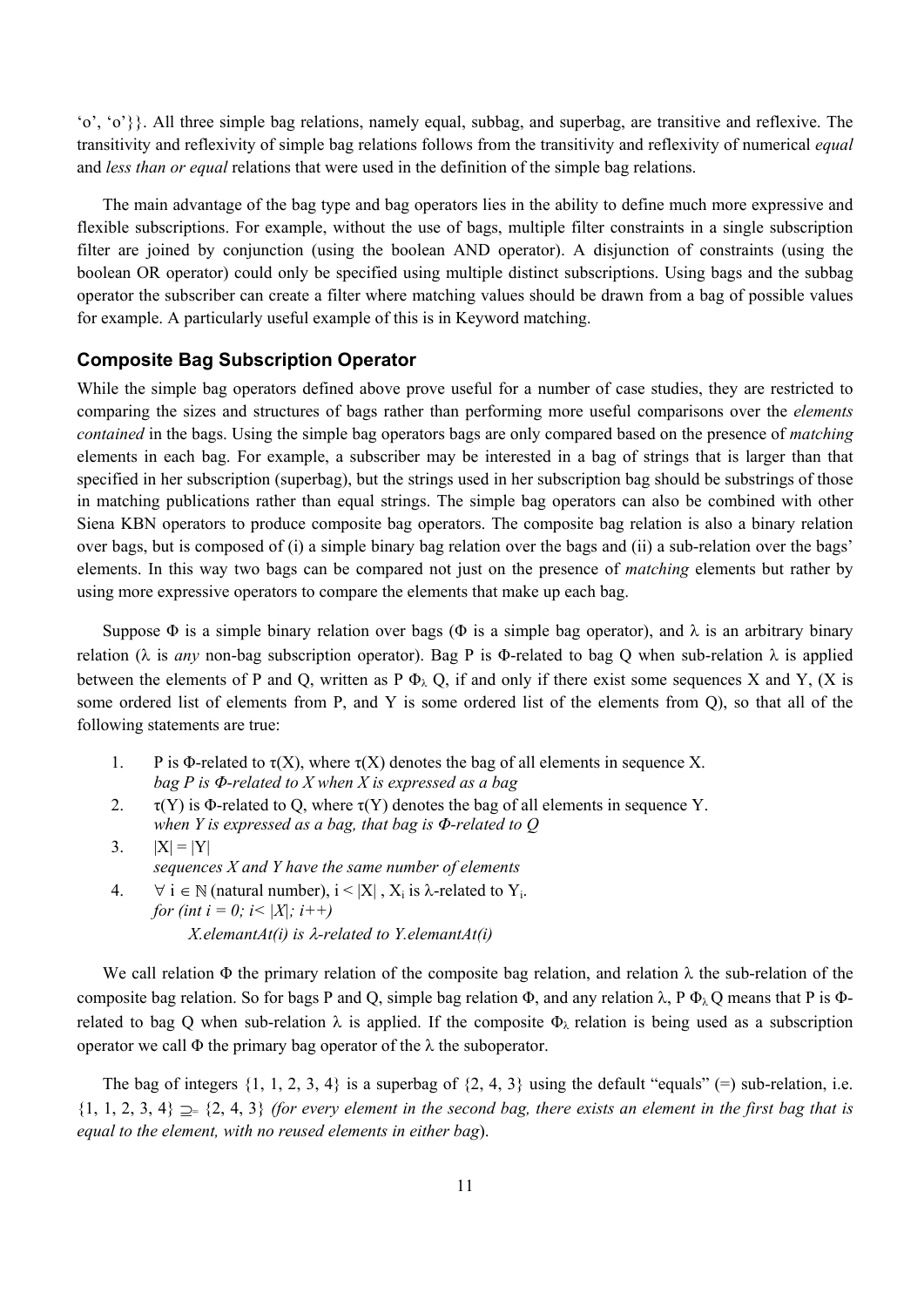The bag of integers {1, 2, 3} is an equal-bag of {2, 3, 4} using the "less than" (<) sub-relation *(for every element in the second bag, there exists an element in the first bag that is less than the element, with no unused or reused elements in either bag*), so  $\{1, 2, 3\} = \{2, 3, 4\}$ .

The bag of Strings {"ood", "boo"} is an sub-bag of {"a", "good", "book"} using the "substring" (substr) subrelation *(for every element in the first bag, there exists an element in the second bag such that the element in the first bag is a substring of the element in the second bag, with no reused elements in either bag*), so {"ood", "boo"}  $\subseteq$ substr {"a", "good", "book"}.

Note, the simple bag operators defined in the previous sections can be defined as composite bag operators using the default "equals" (=) sub-relation. More generally, any simple bag operator  $\Phi$  is equivalent to the  $\Phi$ composite bag relationship.

Where  $\Phi$  be a simple binary relation over bags, and  $\lambda$  a binary relation over bag elements. (i.e.  $\Phi_{\lambda}$ ,  $\Phi$  is the primary bag operator,  $\lambda$  is the sub operator). If  $\lambda$  is transitive, then  $\Phi_{\lambda}$  is also transitive. If  $\lambda$  is reflexive, then  $\Phi_{\lambda}$ is also reflexive. Another interesting observation is that if  $A \subseteq B$  then  $B \supseteq A$ . More generally, if  $\Phi$  is a simple binary relation over bags,  $\lambda$  is a binary relation over bag elements,  $\Phi^{-1}$  is the inverse relation of  $\Phi$ , and  $\lambda^{-1}$  is the inverse relation of  $\lambda$ , then P $\Phi_{\lambda}Q$  exactly when  $Q \Phi^{-1} \lambda^{-1}$  P. This observation only holds where inverse subscription operators exist, for example, some operators have no inverse (e.g. substring, some ontological properties), and as mentioned, Siena and the presented KBN implementation does not support a generic boolean NOT (!) operator modifier.

Of further note, a composite bag operator may have another composite bag operator as its sub operator. For example given

 $V = \{\{\}, \{0, 0\}, \{1, 2, 3, 4\}\}\$  $W = \{\{8\}, \{0\}, \{1, 1, 1\}, \{2, 3, 4, 5, 6\}\}\$  then  $V \subseteq_{(\subseteq_<)} W$  since  $\{ \} \subset_{\leq} \{ 8 \}, \{ 0, 0 \} \subset_{\leq} \{ 1, 1, 1 \},$ 

 $\{1, 2, 3, 4\} \subset \{2, 3, 4, 5, 6\}$ , and bag  $\{0\}$  in W is unused.

Compared to simple bag relations, composite bag relations make looser comparisons of bags possible. They allow for "inexact" matches that would not be possible should we use only simple bag relations. Several contentbased publish/subscribe systems support disjunction type subscriptions and the use of sets in the formation and matching of subscriptions. However, the Bag extension presented within this chapter (and combined with ontological subscription formation) allows Siena to now support such queries. However we argue that the composite bag operators supported by our KBN surpasses this with the ability to define even more expressive and flexible subscriptions, especially when the composite bag operators (unique to this work) are used, particularly when used together with the ontological types and operators.

### **Performance of Subscription Tree Merge and Lookup using Simple Bag Operators**

Suppose there exists some bags B and C. Without loss of generality we can assume that  $|B| \leq |C|$ . The simple bag operator comparison has the best time complexity  $O(|B|)$  and the worst time complexity  $O(|C|^2)$ . If bags are preordered it is possible to use a better algorithm that has the worst time complexity of  $O(|C|)$ , assuming the bag elements can be totally ordered. Since sorting a list of *n* element has an average complexity of **O**(*n*log*n*), with both bags requiring pre-sorting, we did not opt to explicitly pre-sort each bag before attempting bag comparison.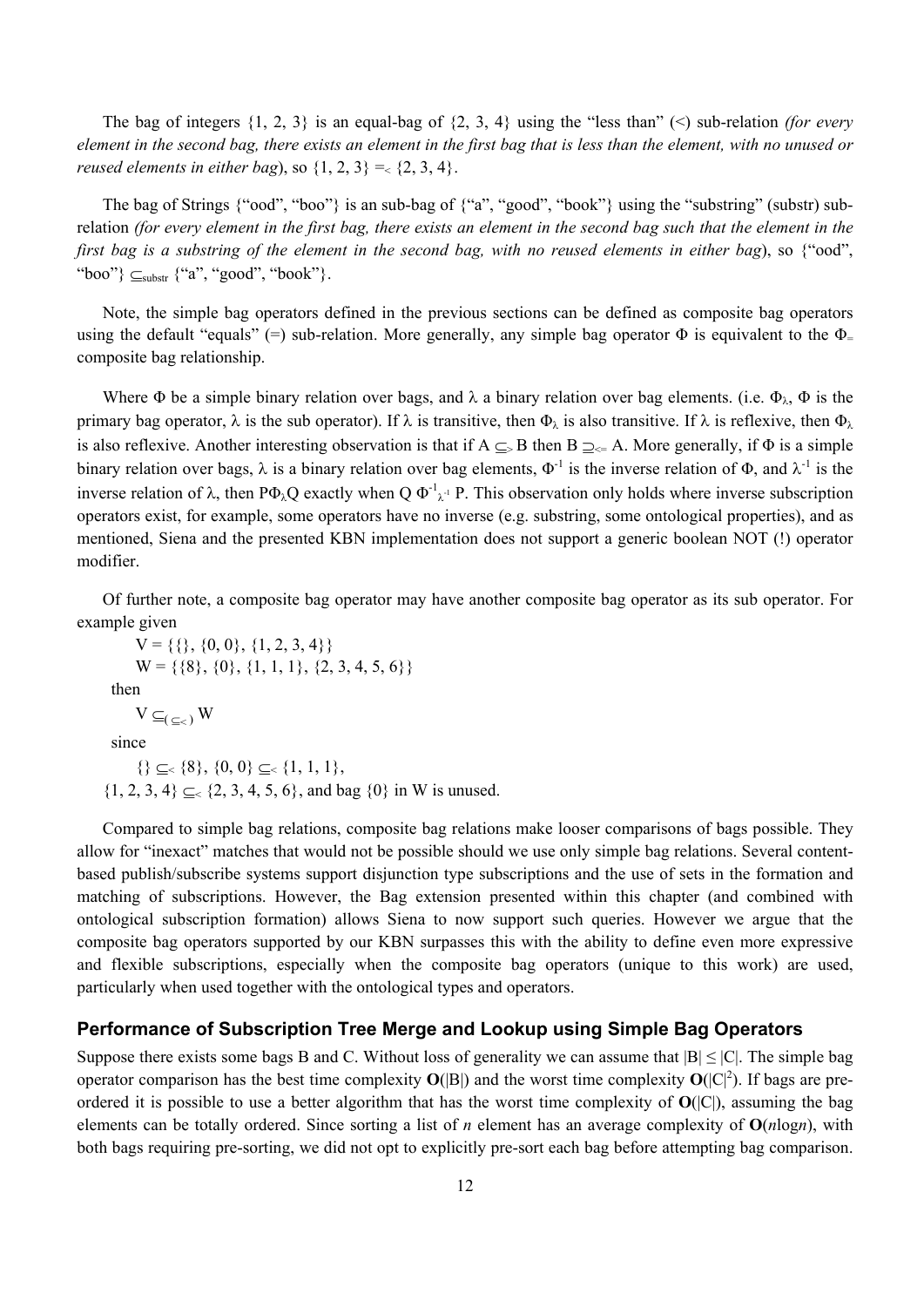This decision should have a relatively small performance affect unless the bags being compared are particularly large. In the current KBN implementation bags are either pre-ordered or not depending on the order in which values are encoded into subscriptions or publications by the subscribing/publishing application.

### **Performance of Subscription Tree Merge and Lookup using Composite Bag Operators**

With the brute force algorithm used to compare bags with the composite bag operator, in the most optimistic case the algorithm finds matching elements immediately. In this case the time complexity of the algorithm is  $O(|B|)$ for some bags B and C where  $|B| \leq |C|$ .

In the most pessimistic case the algorithm must fully match all possible arrangements of the elements of the smaller bag with the elements of the bigger set. In this case the time complexity is:

$$
O\left(\frac{|C|!}{(|C|-|B|)!}\right) < O\left(|C|^{|B|}\right)
$$

We can see from the formulas above that the time complexity depends on the size of the smaller bag because the size of the smaller bag appears in the exponent of the time complexity. It is evident that the algorithm for composite bag operators implemented in the scope of this research is truly useful only for bag comparisons where at least one of the bags is small.

It is possible to develop much more effective comparison algorithms for certain specialized composite bag operators. For example, as discussed above it is possible to exploit the ordering of the elements to improve the algorithm. For composite bag operators over bags containing numbers, where the sub-operator is one of the  $\leq$ ,  $\leq$ ,  $\geq$ ,  $\geq$  it is possible to develop a very effective comparison algorithm if bags are pre-ordered. This is because the set of all integers is a totally ordered set with regard to  $\leq$ , or  $\geq$ . Such an algorithm would have a very low time complexity of **O**(max(|B|,|C|). Unfortunately not all sets are totally ordered, or can be totally ordered. For example, ontological instances cannot be naturally ordered, ontological concepts form only a partially ordered set with regard to subsumption. An effective algorithm for composite bag operators over partially ordered sets could be a subject of the future research. Alternatively, there might exist some constraints that narrow the set of all possible bags that are to be published in notifications or subscription filters, to some subset, for which good performance of the composite bag operator could be guaranteed.

## **IMPLEMENTING A KBN**

The two extensions discussed in this paper have been fully implemented and tested, and a deployable Java KBN implementation is available. Though our initial measurements described in (Keeney et. al., 2006b) used the Elvin CBN, this was a centralised system and our scalability goals required us to consider a decentralised CBN scheme. For the design and implementation presented here we opted to build upon the Siena CBN (Carzaniga et. al., 2001) due to source code availability and an abundance of associated technical reports and papers, and in addition, its focus on expressiveness in a wide-area distributed environment. The approach taken was to extend the CBN to use ontological reasoning using Jena (Carroll et. al., 2004) for ad hoc matching and filtering inside the network. The open-source nature of Siena also allows us to migrate the semantic subscription and message matching from the endpoint network nodes to within the network itself.

Previous works by the authors have shown that semantic types and operators can be supported by incorporating an ontological knowledge base and an ontological reasoner into each Siena KBN router/broker (Lynch et. al., 2006; Lewis et. al., 2006; Keeney et. al., 2007a; Keeney et. al., 2008b). Each KBN router/broker holds a copy of a shared OWL ontology, within which each ontological class, property and individual used is described and reasoned upon. To achieve this there have been significant additions to the codebase to support the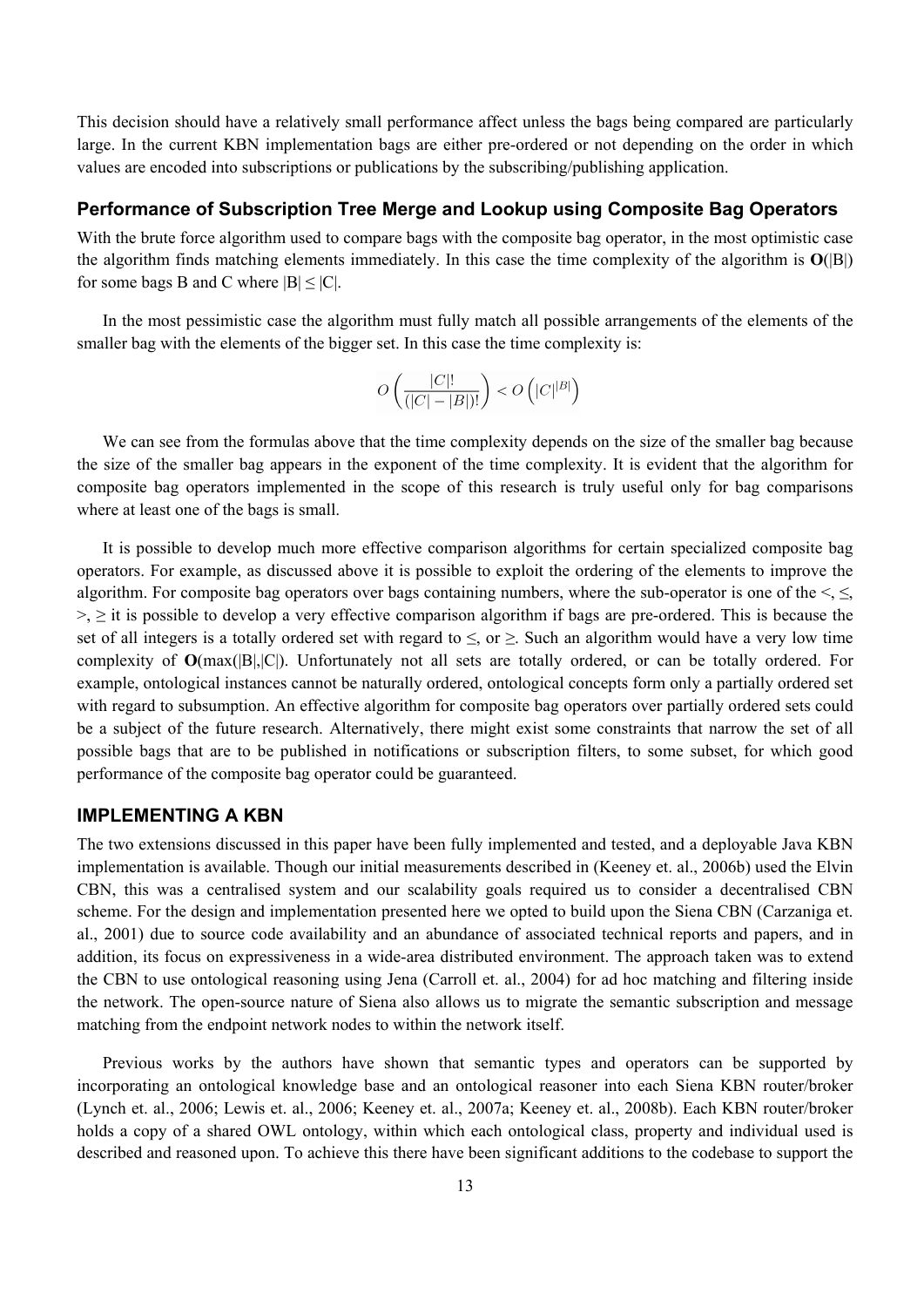new ontological types and operators. However, it must be noted that the operation of the described KBN as a non-semantic Siena CBN has not been compromised in any way. The semantic extensions (and bag extensions) are provided to supplement the Siena CBN system.

Previous works by the authors have also shown that the loading of new ontologies into a reasoner embedded in a KBN node is computationally expensive due to load-time inference (Lewis et. al., 2006). Therefore the frequency of changes to the ontological base of a given KBN must be minimised since changes will need to be distributed to each of the nodes in the network. Secondly, ontological reasoning is memory intensive and memory usage is proportional to the number of concepts and relationships loaded into the reasoner so reasoning latency can be controlled by limiting this number in any given KBN node. However, once loaded and reasoned over, the querying of such an ontological base is relatively efficient with performance relative to size of the ontological base (Lewis et. al., 2006).

A large number of ontology reasoners are available, including: KAON2 (Motik et. al., 2006), Pellet (Parsia et. al., 2004), Racer (Haarslav et. al., 2001), FaCT (Tsarkov et. al., 2005), and F-OWL (Zou et. al., 2004). Any choice of a reasoner must be based on examination of performance evaluations in the literature, such as (Pan, 2005; Guo et. al., 2004; pellet, 2003; Motik et. al., 2006), as well as with separate benchmarking. These evaluations must also be compared to the performance characteristics of domain specific reasoners, or existing reasoners cut-down to give reduced but sufficient results in return for enhanced performance. This trade-off around reasoning performance versus expressiveness and accuracy of the model, after the inference cycle, is of particular importance where such reasoning may be required for efficient and correct routing in the network. The differing performance characteristics of different reasoners under different conditions, such as, the impact of the ratio of concepts to relationships of subsumption relationships to user defined predicates, must also be evaluated. The performance of different reasoners, and the reasoning load, will also change in a non-linear fashion depending on the size and expressiveness of the ontologies used and the level of ontology language used (e.g. OWL-Lite vs. OWL-DL) (Pan, 2005; GuoY et. al., 2004; GuoY et. al., 2005; pellet, 2003; Motik et. al., 2006). Of particular importance is the amount of reasoning that can be performed at ontology load time versus when the first or subsequent queries are submitted to the ontology. While the load time overhead of incorporating an ontology and a reasoner at every broker is substantial, we have shown that the runtime overhead of querying the ontology is minimal when performing subscription merging or publication/subscription matching (Lewis et. al., 2006). We have also begun working towards a fully composable KBN reasoner which minimises the reasoning overhead and memory footprint of the reasoning depending on the ontologies to be reasoned and application requirements.

One of the crucial tasks in the development of Siena bag extension was the implementation of the algorithm for the comparison of bags by the composite bag operator. The algorithm used is a very simple brute force algorithm that clearly illustrates the performance of the composite bag operator. It simply checks all possible arrangements of one bag with another until a matching arrangement is found, or else it returns unsuccessful. As discussed above this is not ideal. An optimisation of this algorithm would be to sort the bags (at least partially) before applying the bag comparison to the bag. This has no effect on the contents of the bags since bags are defined to be unordered, but depending on the size of the bags it can optimise the matching of bags.

### **MOTIVATIONAL CASE STUDIES**

The previously introduced KBN semantic operators support the ontological comparison and selection of ontological classes, instances and properties with regard to one another. Additionally, reasoning and inference allows ontological rules and restrictions placed within the ontology by the author, to be represented within the reasoned model. Both of these support the central and pivotal role in which the ontology takes with regard to KBN operation. The ontology can be seen as the defining structure on which semantic publications and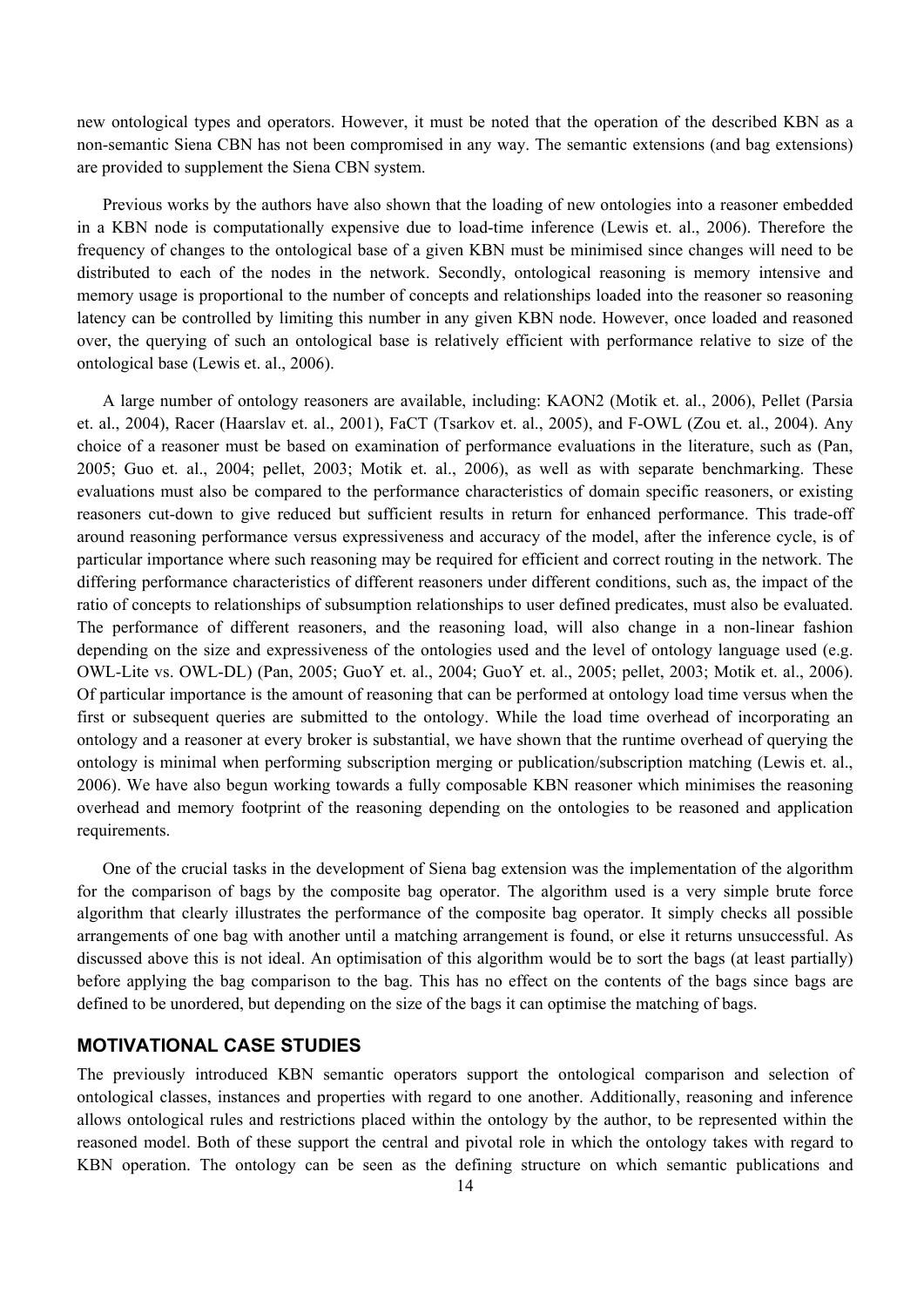subscriptions are formed, and the use of ontologies differentiates KBN from CBN technologies, where a KBN is an extension to a CBN implementation. The application domain in which a KBN operates dictates and defines how the ontology is formed, all of which is central to a KBN's applicability to the chosen application domain. Here we introduce some of the factors which illustrate the technical considerations required when evaluating the applicability of a KBN in certain types of application domains. We then introduce application domains that may benefit from a KBN deployment.

Based on a synthetic benchmark for evaluating a KBN (Keeney et. al., 2006a), a number of factors need to be established to analyse the applicability of a KBN deployment in an application domain. These include: **1) Publication to Subscription ratio:** Subscriptions are stored in a hierarchical manner in the routers subscription tables, where subscription tables where subscriptions are paired with interested subscribers. Once a publication has been received at a broker/router then all subscriptions within that router must be searched for any possible matches. Therefore the performance of a knowledge-based (or content-based) network is highly dependent on the size and organisation of subscription tables in its brokers. The Siena subscription merging/matching algorithm, extended in the presented KBN implementation, is focused on the efficient partial ordering of subscriptions to maximise subscription coverage to minimise the number of subscriptions which must be checked against each publication. This creates a large overhead when adding or removing subscriptions, but is optimised for scenarios operating in a publication heavy manner. Therefore a high publication to subscription ratio would be of benefit for the presented KBN implementation. Other KBN implementations that do not expend as much effort optimising their subscription table would perform better where there are many more subscriptions than publications.. **2) The Steady source of "live" Publication Data:** Having established that a high publication rate combined with a small subscription table is the preferred operational conditions for a KBN based on the Siena CBN, the next consideration surrounds the source of the publications themselves. Publications need to be sourced from data which is being rapidly updated. Looking to a generic stock market example it is easy to see that the data relating to a stock's price changes per-second whilst the markets are open (continuously with regard to currency).This level of change is important within a KBN and indeed any event-based system. Most pub/sub systems, including Siena, operate in a non-caching manner, i.e. once a publication has been checked against a routers subscription table it will not be checked again, and if a client was not subscribed to receive that publication there is no possibility of receiving it until it occurs again, if it ever does occur again. This noncaching operation prescribes that publication occur often and change rapidly. **3) Subscription Churn, unsubscribes:** Within a CBN/KBN, subscriptions can (at the users request) be followed by un-subscriptions. This removes all traces of the subscription from all subscription tables across the broker network. Using the Stock quote analogy it is easy to see that as a stock broker decides to purchase a specific stock a subscription is made for that stock, once trading is complete, an unsubscribe removes their initial subscription. This "churn" forces the brokers to apply cleanup mechanisms to their subscription/routing tables to remove stale information to speed-up the subscription matching mechanism as fewer subscriptions are searched for a possible match to incoming publications. This mechanism is however dependent upon a source of subscribing clients with dynamic and shifting subscription interests. In the Siena CBN subscriptions are aggregated together so that only the most general of subscriptions are routed between brokers, thereby minimising the size of each brokers subscription tables. This means however that when a general subscription is unsubscribed it may have a serious knock-on effect throughout the network as subscriptions that were previously covered by that subscription now need to be sent to neighbouring brokers. In scenarios with high subscription rates and substantial subscription churn this can seriously undermine the operation of the broker network as subscription table optimisation messages propagate. In such scenarios a KBN implementation that is not based on the Siena CBN would perform better. **4) Full Utilisation of Ontological operators:** to be able to fully demonstrate and exploit the range of ontological operators it is important to understand the types to which those operators can be applied. Typically CBN operators, as previously outlined, operate across Strings, Integers, Doubles, Floats, Booleans and Byte arrays.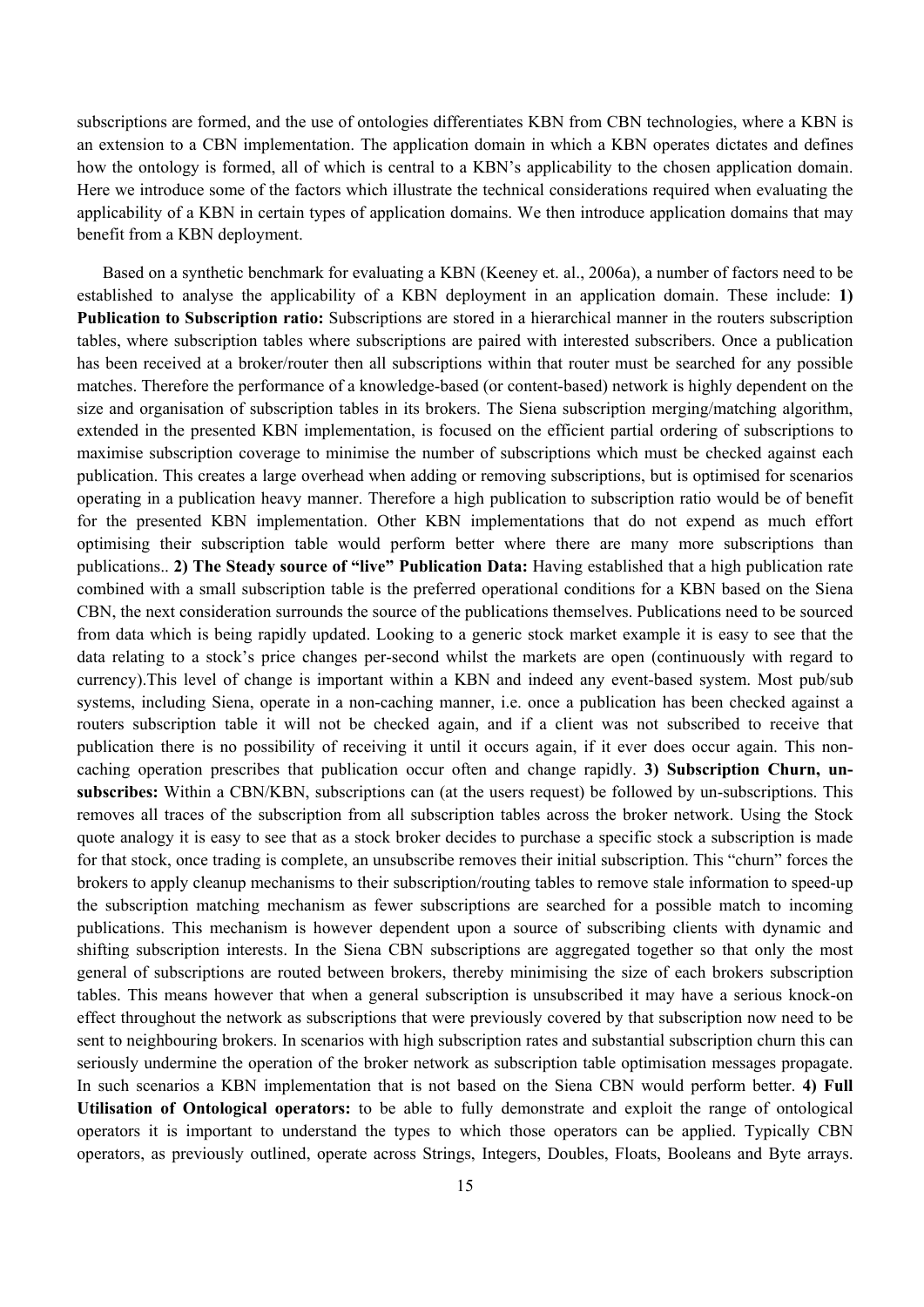The introduction of the ontological operators and types extends the operator set and type set over which publications and subscriptions can be formed. This additional semantic descriptiveness is only as useful as the percentage of messages within the network that use the new semantically rich message format. To demonstrate this it is necessary for messages to be formed from a rich semantic knowledge base, defined in an ontology, which can be used throughout the network and which matches the domain in which the network is operating. Full utilisation of ontological operators will only become viable once in a domain which supports full ontological messages. An important characteristic of the presented KBN implementation is that the new types and operators add no additional runtime overhead if they are unused. In such cases the KBN implementation performs identically to the Siena implementation from which it was extended. **5) Availability of usage statistics:** in a hypothetical world, the chosen application domain would be associated with a publically accessible set of usage statistics which would be able to be used for simulation and evaluation of the chosen KBN implementation. Simulations will generally occur in a concentrated time frame, e.g., simulating up to a year's worth of usage in a period of several hours or days. In searching for the ideal KBN application domain it must also provide a set of data which will allow the various rates within the network to be set based on documentable data. This data is often difficult to obtain but can, with extended research, be found or estimated. Such data can then be used to demonstrate the feasibility and utility of a KBN and allow similar systems to be evaluated, compared, and improved in an objective and scientific manner.

### **Decentralised Semantic Service Discovery**

A service-orientated architecture provides the opportunity to compose services from a number of elementary services operated by various organisations across various sites. The discovery and availability of these services are currently limited to centralised registries and compositions. The typical web service scenario consists of three parts: the first being the service provider which creates and publishes the web service, the second part involves the service brokers which maintain and manage a registry of published services and aid in their discovery, and finally the service consumers, which search the service brokers' registries for a service to fulfil their requirements. Most importantly, service discovery is reliant upon the searching of centralised repositories recording the various offerings provided by various services.

With the use of Knowledge-based Networking the dynamic and decentralised discovery of semantic services has been developed and implemented, as documented by Roblek (Roblek, 2006). The Decentralised Semantic Service Discovery system exploits ontologically based descriptions of Web services using OWL-S (Martin et. al., 2004) in order to provide an effective, efficient and distributed rendezvous of loosely coupled service providers and consumers. Participating services are described based on required capabilities in terms of inputs, outputs, preconditions and effects. Central to the detailed process of composing a composite service involves the use of constituent services where the outputs of one service correspond to the inputs of the next service, and the preconditions required by each service can be satisfied by the resulting effects of the next service in the workflow. This combines to provide a composite service which performs the tasks required given the available inputs and provides the required outputs so together the constituent services achieve the goal of the composite service. The entire process of discovering and orchestrating services is explained in detail by Roblek (Roblek, 2006). However here we focus on the matching of semantic service inputs and outputs, as explained below.

In this application domain, distributed services can announce their presence with a KBN notification. The core of this notification includes the description of the service inputs, as a bag of semantic classes, and the service outputs also represented as a bag of semantic classes. For each required service, a KBN subscription is created. The subscription uses the previously discussed composite bag operators to search for and discover compatible services or sub-services. With the routing of semantically enhanced messages being central in each KBN broker this allows for the routing of service notifications from service providers to consumers. If the bag of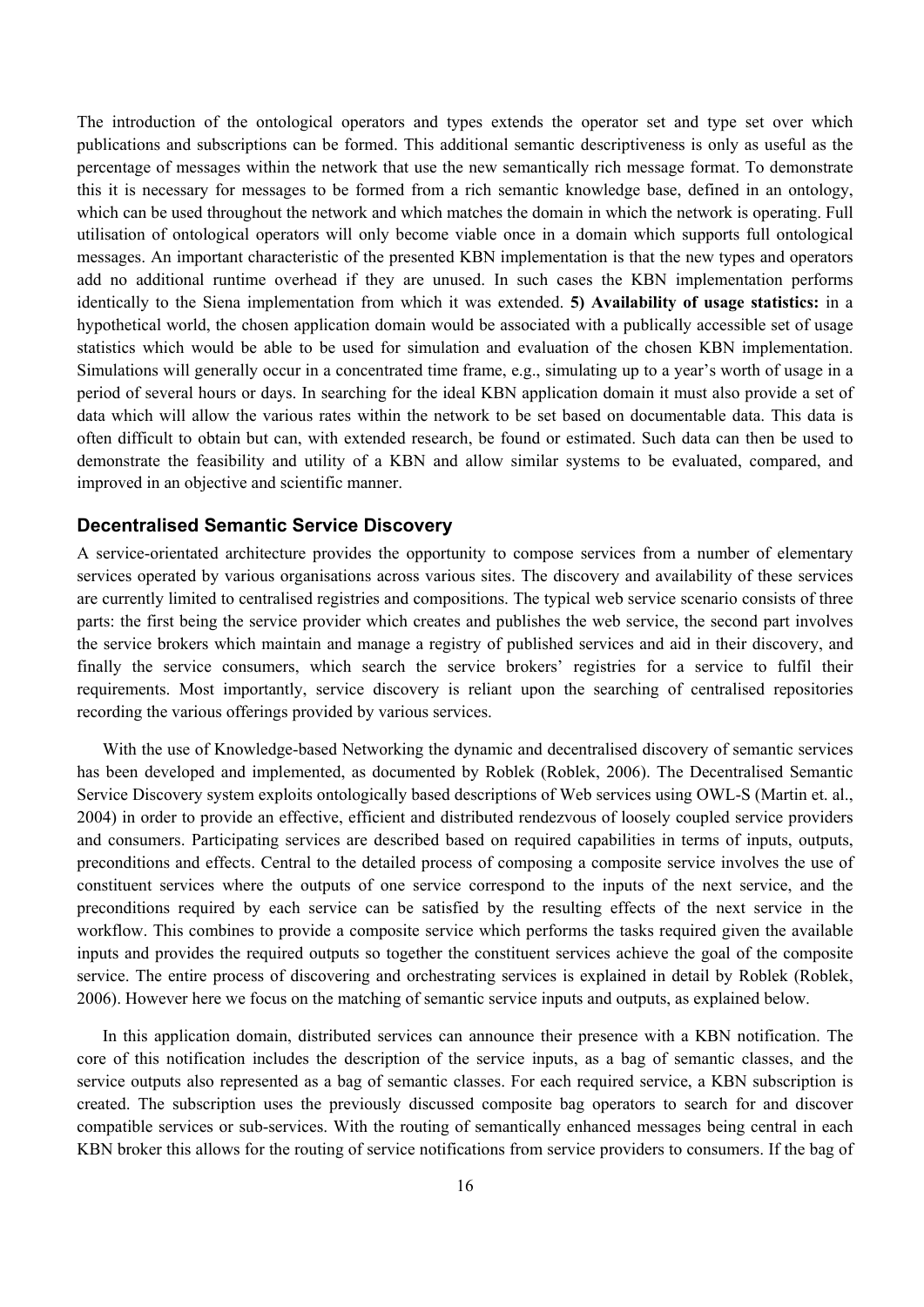inputs required by an available service is a sub-bag of the bag of available inputs when the superclass suboperator is applied (*AdvertisedServiceInputs* ⊆LESSSPEC *AvailableInputs*), and the bag of outputs from an available service is a super-bag of the bag of the required outputs when the subclass operator is applied (*AdvertisedServiceOutputs* ⊇<sub>MORESPEC</sub> *RequiredOutputs*), then the available service's interface is appropriate. If this is encoded as a KBN subscription, allowing for any additional semantic or content-based subscription filters to be also included in the subscription, then the KBN can act as a decentralised service discovery platform. For more details on how the other aspects of discovering, orchestrating and choreographing services is achieved, please refer to (Roblek, 2006).

Recently a similar approach was taken with the PADRES pub/sub system for the decentralised discovery and composition of services (Songlin et. al., 2008). This system maps service interface specifications to contentbased pub/sub messages and is based on type-matching outputs of one service to the inputs of the next. This is, however, restricted to non-semantic services and so takes no account of the behaviour or semantics of the services being composed or the semantics of their inputs or outputs, and so the end-to-end behaviour or semantics of the composed process cannot be clearly established.

### **Distributed Correlation of Faults in a Managed Network**

Increasingly there is a demand for more scalable fault management schemes to cope with the ever increasing growth and complexity of modern networks. However, traditional fault management approaches typically involve rigid and inflexible hierarchical manager/agent topologies and rely upon significant human analysis and intervention, both of which exhibit difficulties as scale and complexity increases. Our distributed correlation scheme, designed and implemented by Tai (Tai, 2007; Tai et. al., 2008) distributes correlation tasks amongst an entire network of fault agents, where each agent takes a role in part of the correlation. These distributed agents are arranged so that low level correlators provide sub correlation results for higher level correlation agents, and the whole correlation task for the managed network can then be performed hierarchically.

Event information, correlation rules and the event correlation graphs are all represented in this scheme as ontologies. The use of an ontological representation not only enables these elements to be easily changed, but also (through reasoning) provides an opportunity for self configuration of the fault correlation system itself to be achieved automatically in reaction to context changes. We have also published numerous works describing the benefits of using semantic mark-up in the area of network fault management (Keeney et. al., 2006b; Keeney et. al., 2007a; Lewis et. al., 2005)

In one part of the work described by Tai (Tai et. al., 2008; Tai, 2007) we arranged high-level and low level events in a hierarchical manner according to a "caused by" relationship, where low level events cause high-level events. This was then codified using the ontological subclass/ superclass relationship. A correlation agent would then subscribe to all events at a certain level or all events that could cause a specific event using the semantic MORESPEC operator. If the agent was interested in a combination of events then it can subscribe to a flexible bag of causing events that may have occurred together. Once an agent discovers or calculates a correlation it announces this as a higher-level event using a KBN notification. (By including a bag of information about what triggered this correlation a top level agent could then perform root-cause analysis of what caused a top-level fault!).

However, we found that this mapping of caused-by relationships may not be easily map-able to a subclass/superclass relationship, and the use of this relationship to codify a "caused-by" relationship was breaking the semantics of the concept hierarchy. It was this, combined with several other factors, that prompted us to develop the generic ONTPROPERTY operator, where the "caused-by" relationship and similar relationships could be codified directly as ontological object properties without rearranging the natural hierarchy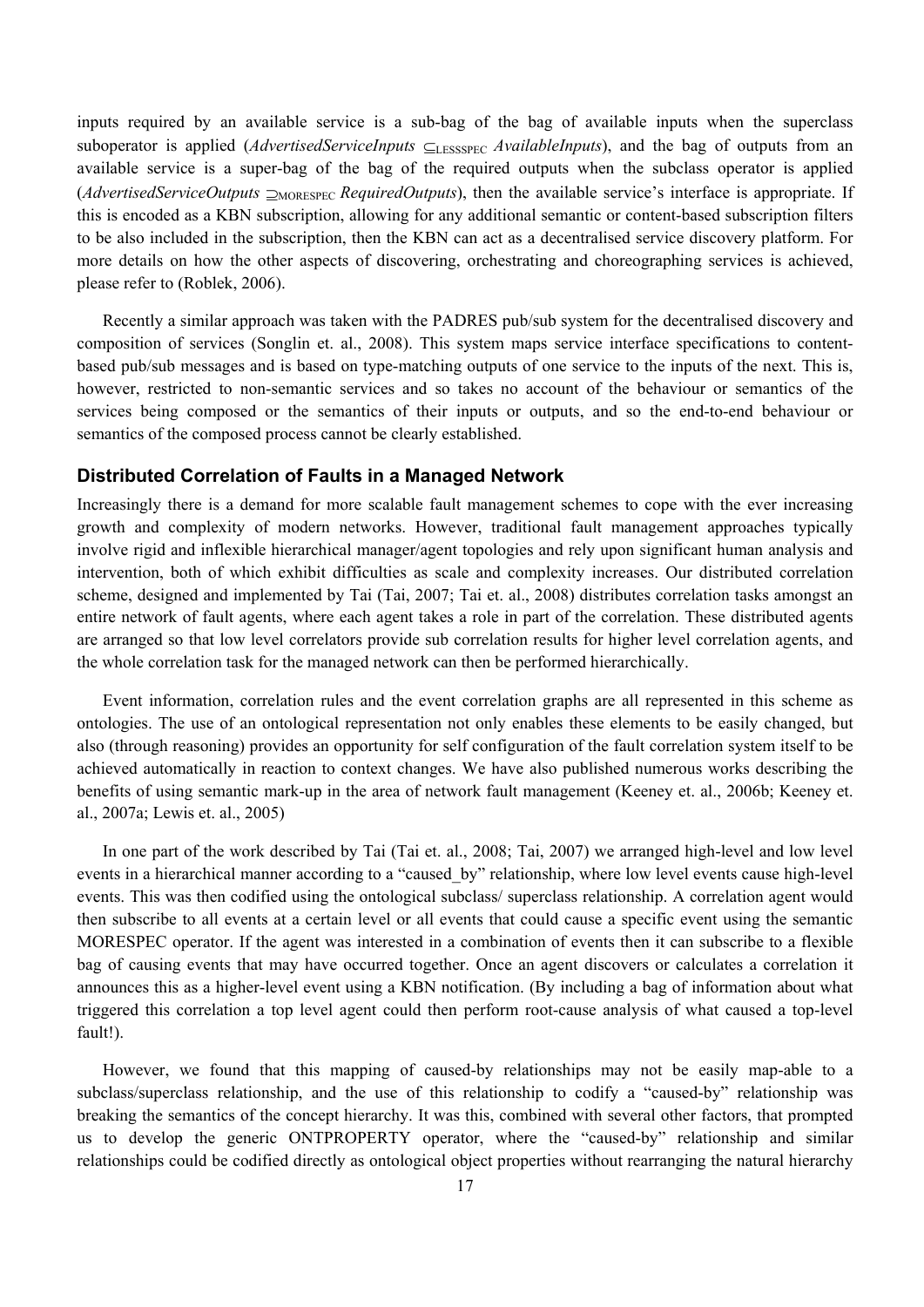of event types. Therefore agent subscription(s) would then match interesting events according to this causes/caused-by ontological property, (*FaultInstance* ONTPROPERTY<sub>CAUSEDBY</sub> SubFault). This could then be easily expanded to make use of the bag extension.

There is neither tight coupling between the network of managed elements nor specific correlation agents due to the usage of the semantic publish/subscribe middleware. All events, including raw fault events are pushed into the fault correlation network, but if no agent is interested in that event then the event is quenched immediately. If an agent is interested in the event then it is routed to that agent. If there are no events in the network the correlation agent takes up minimal resources. In addition, a failure in one specific correlation agent can not disable the whole fault management system, as another correlation agent can assume the correlation task of the failed agent by adjusting its subscription.

### **News Feed Distribution and Subscription**

Modern web users are increasingly interested in being delivered in a timely and efficient manner, content being freshly created and posted as opposed to locating existing knowledge from a multitude of sources. A prime example of this being the subscription to a blog as a source of information as opposed to a leading encyclopaedia. The interval in-between which information on the internet is posted is becoming more and more important with regard to the content of the posting. Only the most up-to-date and relevant information is required by the modern user, e.g. blog postings rapidly fade in importance as time passes. The internet community has responded to this with the wide-spread adoption of RSS, which allows subscribers to be notified immediately of changes in a publisher's content. News-based RSS feeds have emerged, with blog subscriptions, as a cornerstone of the Web 2.0 movement. This system still relies on users actively seeking feeds which they are interested in, or being delivered information on feeds they have already subscribed to. RSS does not "push" feeds to users, users search and subscribe to feeds which match their interests. Feeds aggregators aid users in the search for information, but offer only rudimentary searches on categorised and crawled feeds.

The pub/sub model provides good suitability with regard to application such as RSS. The examples in use typically are limited to a number of static events and event types, and for this reason Semantic web techniques have yet to be fully deployed in the efficient distribution of events. The work presented in (Keeney et. al., 2008b) introduces a real-world study of the distribution and subscription of multiple consumers to podcast feeds, utilising the apple podcast schema, which adds to RSS XML tags. It was found that podcast feeds and their individual postings are marked up with a small amount of metadata and that this data could be extended, naturally, to utilise the semantic extensions offered through the use of knowledge-based networking. This hidden metadata includes information such as classification, categorisation and keywords associated with the podcast (which would form the publication). The categorisation of the feeds was found to be usually drawn from a taxonomy of categories, which could be easily ported to and extended into the structure of a rich ontology.

Having encoded the scope of the podcasts categorisation ontologically, it became possible to encode the publication of a new podcast in the form of a KBN notification which contained authorship and ownership information, the URL of the actual podcast post, an attribute containing a bag of ontological classes as subject categories and a bag of keywords. These publications were passed to the KBN brokers in line with usage statistics collected and documented in (Keeney et. al., 2008b). Having established the source of publications, consumers of events could then receive events based on a KBN subscription. Among other filters the subscriber would specify a bag of zero or more required keywords and a bag of zero or more categories. Firstly the bag of keywords in the event notification was formed around a simple superbag of the keywords in the subscription (*EventKeywords* ⊇ *RequiredKeywords*). Subsequently if the subscription contained a bag of *required* categories then the bag of categories in the event notification should be a *superbag* of the bag of categories requested, or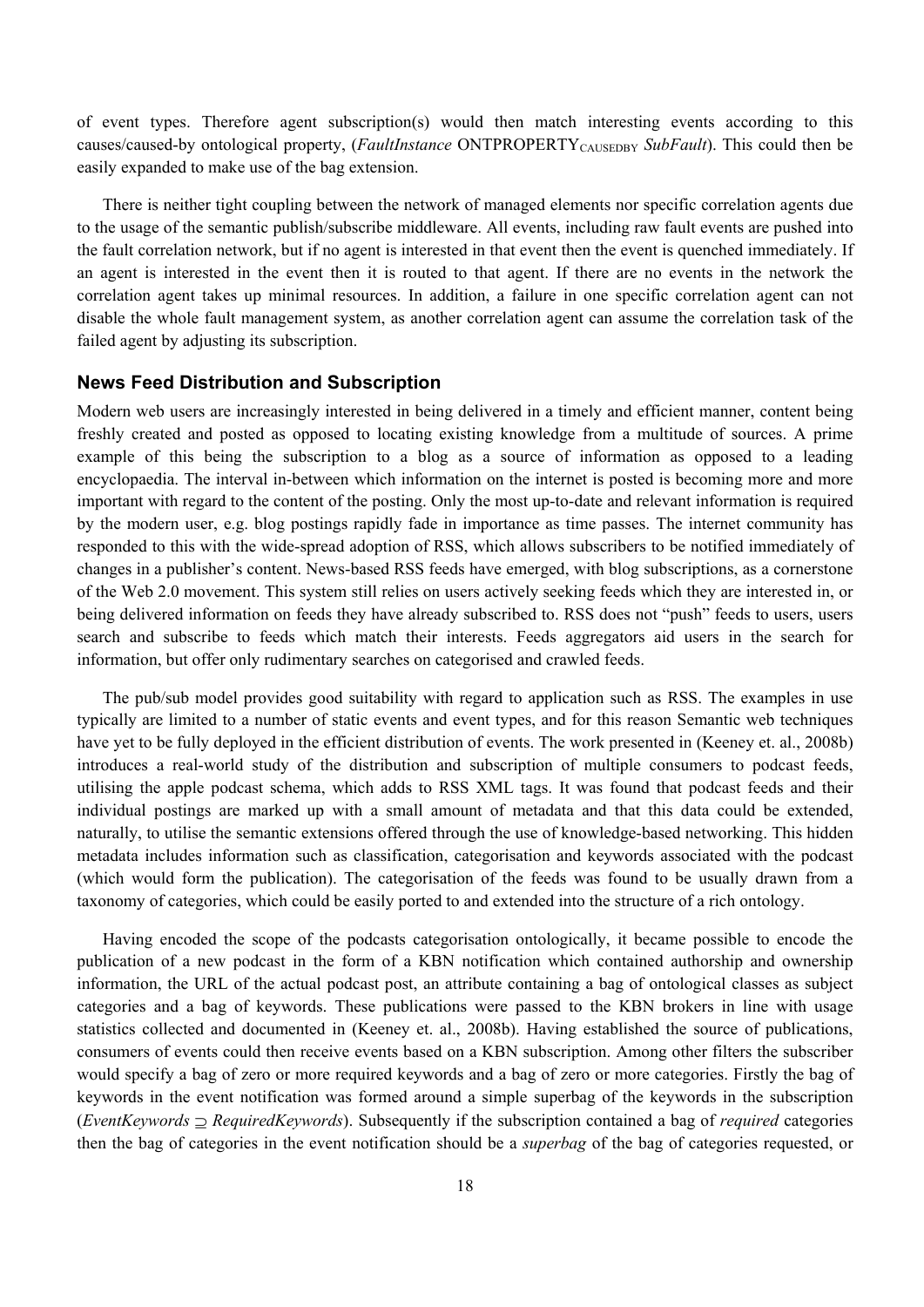equivalent. If the subscription contained a bag of *suggested* categories then the bag of categories in the event notification should be a *subbag* of the bag of categories requested or equivalent. Since the categories were arranged taxonomically, the subscription should match equivalent categories and their sub-categories, so the subscription used the MORESPEC suboperator (*EventCategories* ⊇<sub>MORESPEC</sub> RequiredCategories) or (*EventCategories* ⊆MORESPEC *SuggestedCategories*). For more details on this scenario, and a detailed evaluation of the performance of the KBN in this usage scenario, refer to (Keeney et. al., 2008b).

Similar approaches for RSS feed aggregation have also been proposed, both semantic based, e.g. S-ToPSS (Petrovic et. al., 2005) and non-semantic based, e.g. (Roitman et al, 2008). Both systems attempt to maintain the interests (profile) of a user as a set of shifting subscriptions, whereby RSS feeds are polled, aggregated and presented to the user according to their interests and/or semantics. Both works further strengthen the argument behind the need for a knowledge-discovery mechanism, as the size of searched content increases and the need for a dynamic mechanism for the management of knowledge further becomes a necessity.

### **Context Distribution**

Pervasive computing promises to make available a vast volume of context messages from environmental sensors embedded in the fabric of everyday life, reporting on user location sound levels and temperature changes, to name but a few. Any scalable context delivery system must ensure therefore the accurate delivery of context events to the consumers that require them. However, the wide range of sensors and sensed information, and the mobility of consuming clients, will present a level of heterogeneity that prevents consumers accurately forming queries to match possibly unknown forms of relevant context events. As context-aware systems become more widespread and more mobile there is an increasing need for a common distributed event platform for gathering context information and delivering to context-aware applications. However, most pub/sub systems require agreements on message types between the developers of producer and consumer applications. This places severe restrictions on the heterogeneity and dynamism of client applications. Here we see an ideal application potential of Knowledge-based Networks for the filtered dissemination of context over a large loosely coupled network of distributed heterogeneous agents, while removing the need to bind explicitly to all of the potential sources of that context. The likely heterogeneity across the body of context information can be addressed using runtime reasoning over ontology-based context models. A KBN based solely on semantically enhanced messages and corresponding expressive and flexible queries is far more flexible, open and reusable to new applications. For this reason we foresee the application of, and have already applied, KBNs in numerous context-aware scenarios (Keeney et. al., 2006a; Keeney et. al., 2006b; Keeney et. al., 2007a).

### **Discussion of Case Studies**

As described in (Raiciu et. al., 2006) no single implementation or configuration of a content-based (or knowledge-based) pub/sub system will perform well for all application scenarios. Different scenarios require different configurations depending on a number of factors: subscription language expressiveness, publisher bandwidth, latency tolerances, clustering capabilities, the number of subscribers and publishers, the frequency of publications and subscriptions etc.. When extended to knowledge-based networking the main additional factors centre on the amount, complexity, expressiveness and spread of semantics across the network of brokers, publishers and subscribers, just as the addition of semantics marks a KBN different from a CBN. A full list of the content-based and knowledge-based factors that characterise a KBN deployment is presented in (Keeney et. al., 2006a).

Just as a single CBN implementation or configuration will struggle to perform optimally for all applications, the KBN implementation presented is not intended for all applications and deployments since it inherits the characteristics of the Siena CBN upon which it is implemented. The motivational case studies presented are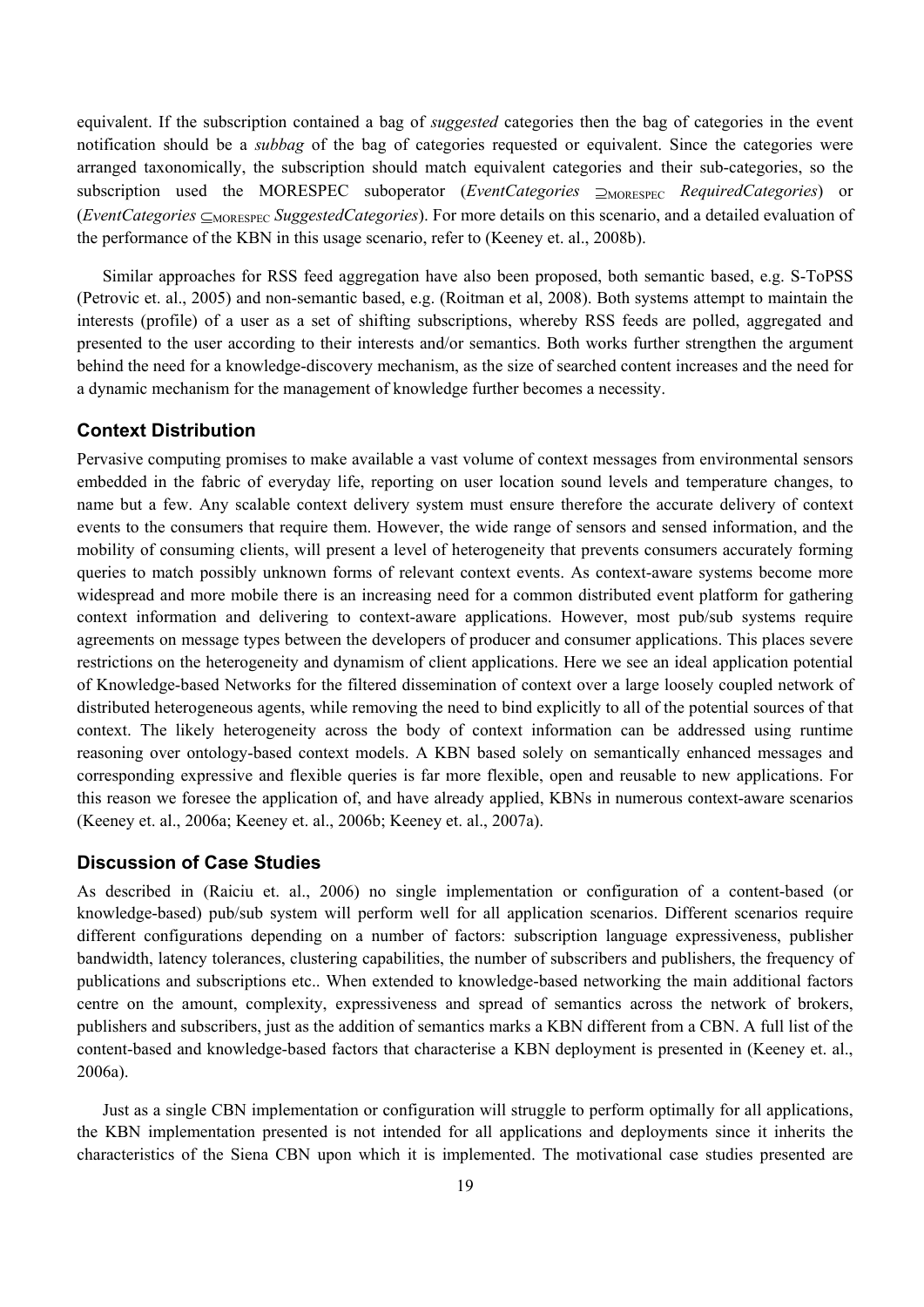intended to illustrate the contributions and relative advantages of exploiting semantics deep in the pub/sub network. It is envisioned that as more knowledge-based networking implementations (in addition to those surveyed earlier) begin to appear, this will provide a more diverse set of systems to cover such a diverse set of applications and deployments.

The performance and appropriateness of a KBN deployment for decentralised semantic service discovery is very similar to that of a CBN for non-semantic web services. Semantic web services are generally well marked up in terms of the semantics of the behaviour of the service, the semantics of its inputs, outputs, preconditions and effects (Martin et. al., 2004). A KBN provides a mechanism for service consumers to form expressive queries for services, not just in terms of semantics but also in terms of non-semantic metadata describing the services. It is likely that the semantic operators used in such subscriptions will be relatively restricted to the ontological concept subsumption operators rather than instance or property operators. As event notifications are generally not cached in a pub/sub system, the lack of a registry means that publishers must regularly announce themselves, where the frequency of these announcements is dependent on the requirements of the consumers to find services in a timely manner. This means that the number of publications grows quickly, and so publications that do not match a subscription must be quenched as close to the source as possible. This necessitates that subscriptions are widely distributed in the network. At any time some popular services will likely have many subscribers while most will likely have no subscribers. Subscriptions will generally be quite short lived as the service consumer will remove their subscription after they have found an appropriate service, so the KBN configuration chosen must be tolerant of substantial subscription churn.

The performance and appropriateness of a KBN deployment for distributed fault correlation in network management depends largely on the size of the network being managed and the services it supports. When faults are signalled as publications, it is necessary that the pub/sub mechanism can support huge numbers of events when an "event storm" occurs with possibly hundreds of events per second in irregular bursts. In this scenario there will be relatively few subscribers, but the total number of subscriptions will depend on the faults that the network administrator anticipates and for which correlation tasks have been encoded as subscriptions. It is still expected that the number of publications (in bursts) will greatly outnumber the number of subscriptions. It is also expected that the subscriptions will be long-lived, unsubscriptions will be rare and so subscription churn will be low. The advantage of a KBN over other types of pub/sub mechanisms is directly related to the use of semantics. While low-level events from network elements will have relatively little semantics (aside from statically encoded metadata), the higher-level events will become increasingly semantically rich as correlation tasks are performed. Therefore, only rudimentary operators are used at the lowest levels, but with more expressive operators used higher up to exploit the flexibility of the subscription mechanism for use in the complicated correlation process.

In a news feed distribution scenario scalability becomes the major concern. As users of the web are increasingly interested in tracking the appearance of new postings rather than locating existing knowledge the use of a pub/sub mechanism is ideal for this scenario. Some feeds have large numbers of subscribers, where many feeds have very few subscribers. Based on information from (Keeney et. al., 2008b) subscriptions are generally long-lived, with considerable semantic drift in new subscriptions but subscription churn is small. The number of publishers are moderately large, but the number of publications each publisher produces is relatively few. In contrast there are more subscribers than publishers so it is necessary to efficiently aggregate, and perhaps cluster subscriptions across the network. Using a CBN, user subscriptions are limited to simple syntactic matches (typically integers, strings and Booleans) but with the popularity of semantic-based metadata within the Web 2.0 community more expressive and flexible semantic subscriptions are required. A problem arises from the vast and shifting semantic knowledge-base required for this scenario. It is necessary that any large scale KBN implementation can partition or semantically cluster the network to localise semantic drift and handle the large semantic spread across the network.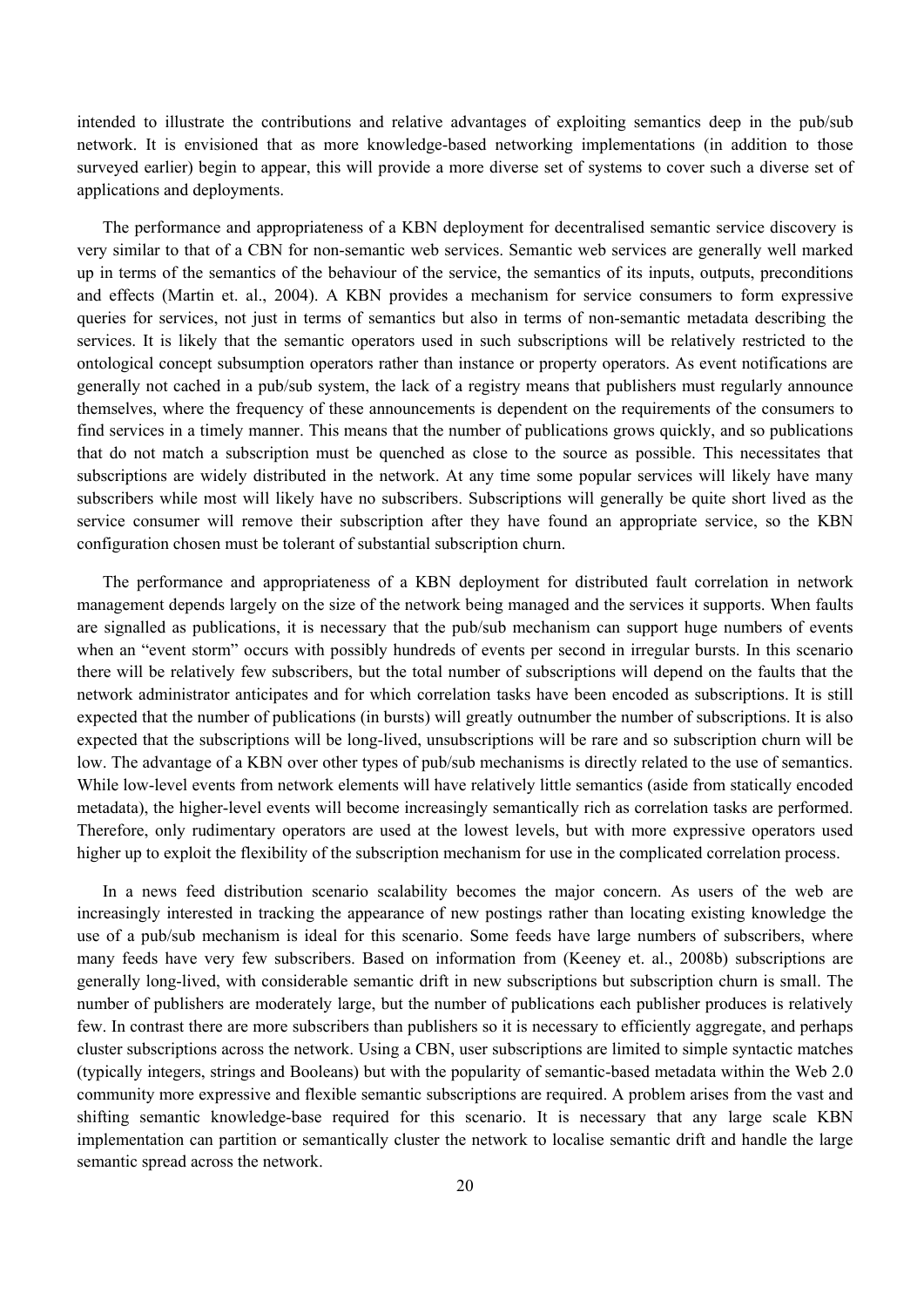The context distribution domain is much more difficult to quantify. The number of subscribers and publisher, the number of messages, subscription churns, the use of semantics, the expressiveness of the subscriptions etc. are all impossible to quantify and are completely application dependent. For example, large deployments of sensors will likely produce a vast number of publications, but with relatively little semantics in each. There will probably be few subscribers interested in such low-level information. In contrast, context aggregators, application level context producers, sophisticated sensors, and environment controllers will publish few events but they will be contain rich semantics and may be of interest to a larger set of subscribers. There will be little semantic drift as the semantics of the context will not change, even if the context values may charge rapidly. Subscriptions for low level event will probably be long lived, but high level semantic subscription may be shorter lived as the subscriber discovers the context they were interested in, but overall there will be little subscription churn and subscription patterns will be relatively predictable.

### **Additional proposed scenarios**

**Academic Calls for Papers** are unique in their global interest combined with regular churn of both subscribers and publishers, in the form of conference organisers and delegates. Semantically rich messages in the form of contribution calls, can focus mainly on the semantically rich message format as used within a KBN as opposed to static type comparison used within most Content-Based Networks. The relationship between areas in computer science, the conference location, the types of papers being solicited and the dates and duration of the conference can all be represented within a rich and expressive CFP ontology, from which both publication and subscription can be formed.

**Commodities and Currencies** provide two interesting and popular areas in which KBNs could successfully operate, with the demand for timely and accurate information requiring such a semantically enhanced pub/sub system. Commodities can be classified as Heating Oil or Light Crude, Silver or Copper and Live Cattle or Lean Hogs, to name just a few. These commodities have a current price, percentage change, high/low and an update period. Currencies are very much the same offering cross rates (between various currencies) and percentage changes, all providing a vast set of data. Much of this data is ideally suited for semantic mark-up exploiting ontologies representing the change and relationship between commodities and the market itself.

**Environmental Controls / Building Management**: in the proposed ubiquitous world, environmentally sensitive buildings will produce vast amounts of data on which time sensitive decisions will need to be made. Where the semantically enhanced pub/sub paradigm is best operational is within an environment in which rapid changes in the form of publications are matched to pre-existing sorted and stored subscriptions. The distributed filtering of vast amounts of semantically enriched data produced by environmental controls, and ability to perform longrunning semantic queries over the data, is an ideal application scenario for a KBN.

**Hospital equipment monitoring critically ill patients**: there are many areas in hospital care and medicine in which the consumer and producer would benefit from the loose coupling offered through pub/sub systems. Patient care is something in which advances in computing have shown to have a positive effect with regard to day-to-day care. If each patient, or the machines monitoring or treating the patient, were seen as publishers then this would allow a healthcare professional to subscribe to alerts when specific criteria are met. It is easy to see the obvious benefits of this scenario, however with such critical data it is crucial that this data would be delivered in an assured and timely manner, an area in which further research is required.

### **CONCLUSION AND FURTHER WORK**

This paper describes and discusses the implementation of two novel extensions to the Siena Content-based Network to extend it to become a new class of Knowledge-based Networking. One extension provides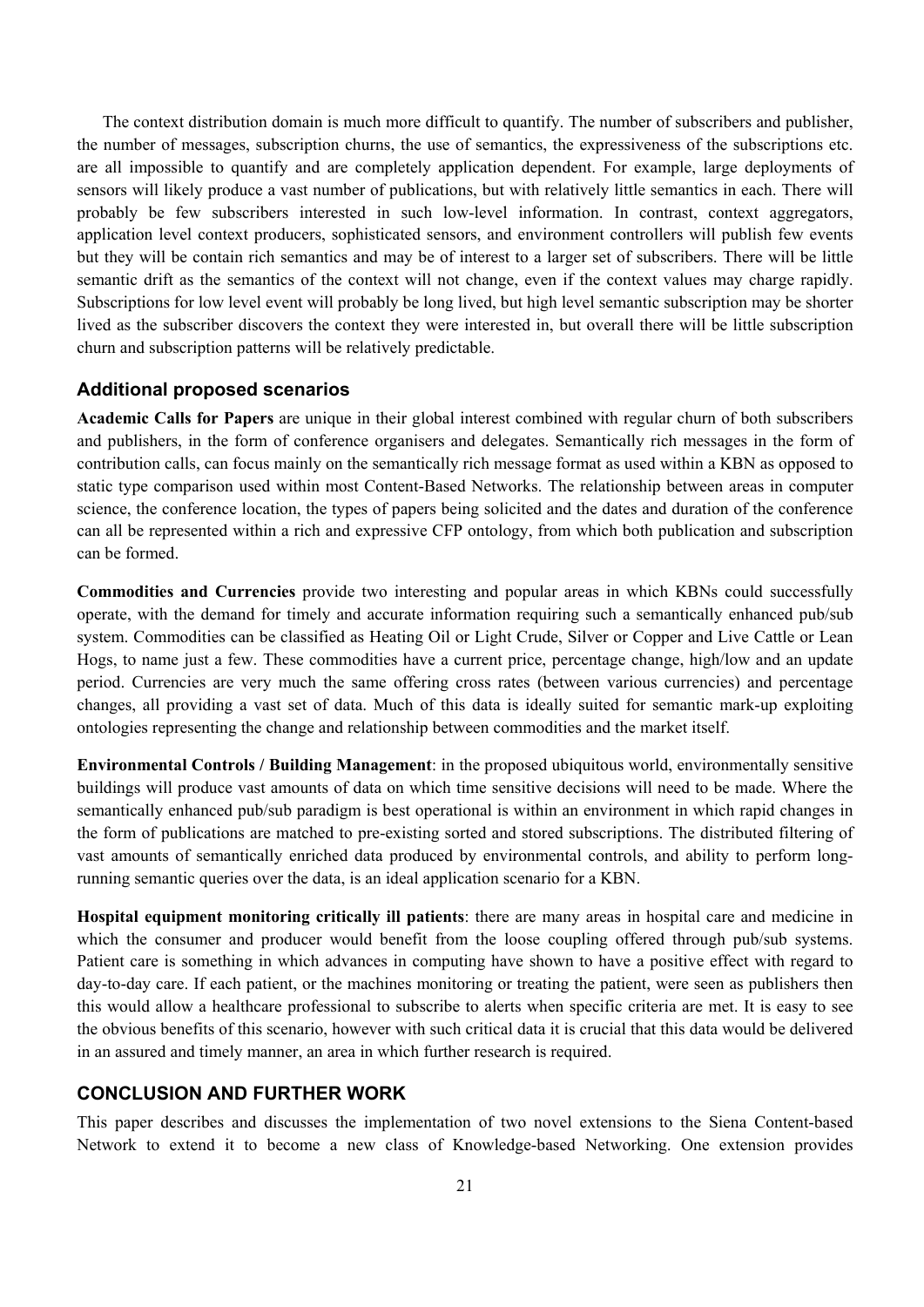ontological concepts as an additional message attribute type, onto which subsumption relationships, equivalence, type queries and arbitrary ontological relationships can be applied. The second extension provides a bag type to be used allowing bag equivalence, sub-bag and super-bag relationships to be used directly in the subscription filters, composed with any of the Siena subscription operators or the ontological operators previously mentioned. This research has only just begun to explore applications for the expressiveness of the knowledge-based networking. As presented in the motivational case studies above, ongoing research by the authors is focussing on how our KBN implementation can be applied across a wide selection of application areas, including:

- Decentralised semantic service discovery (Roblek, 2006)
- Discovery and change notification of policies between federated communication service providers
- Sensor readings in a multi-domain heterogeneous ubiquitous computing application
- RSS extended with semantic mark-up in Web 2.0/Semantic Web (Keeney et. al., 2008b)
- Semantically rich notifications from heterogeneous network elements in Operational Support Systems (Lewis et. al., 2005; Keeney et. al., 2006b; Keeney et. al., 2007a)
- Distributed fault correlation using semantically rich notifications (Tai, 2007; Tai et. al., 2008)
- Semantically rich notifications about changes in financial markets
- Semantic routing of multimedia (MPEG) stream with semantic meta-data

One of the main questions that surround the use of ontologies deep in the network at the routing layer remains the evaluation of the resulting performance overhead. Previous small scale studies in this area (Lewis et. al., 2006; Keeney et. al., 2006b; Keeney et. al., 2007a; Keeney et. al., 2008a) show a definite performance penalty but this may be acceptable when offset against the increased flexibility and expressiveness of the KBN subscription mechanism. Further research is required to evaluate how the performance of "off-the-shelf" ontology tools will affect the scalability of KBNs within larger scales. These results point to the potential importance of semantic clustering for efficient network and performance scalability. Ongoing work is also focussing on extending the Knowledge-Based Network to incorporate semantic-based clustering. This work aims to provide a network environment in which routing nodes, publishers and subscribers are clustered based on their semantic footprint and interests (Keeney et. al., 2008b). The benefits of this are threefold: Firstly, this reduces the processing time involved in making routing decisions based on the messages content. Its take fewer hops to get from source to destination, as these are already closely linked based on the likelihood of there being a match between the two. Secondly, this allows for natural grouping of likeminded publishers and subscribers as seen in traditional web forums / newsgroups. Thirdly, it allows certain areas of the network to have specialised sub/super ontologies which do not need to contain the semantics of the whole network. This means that the knowledge base sizes can reduced and the knowledge base updates can be localised. This cluster-based approach to pub/sub networks turns the normal user-based search paradigm full circle as network data is passed from node to node towards those who are most likely to be interested in the data as opposed to those users searching out that same data. Our initial work clusters were statically designed and operated (Keeney et. al., 2008b). In this sense nodes were assigned to clusters without the possibility of changing clusters once they have joined, in a manner similar to the approach taken in (Baldoni et. al., 2007). This initial clustering method demonstrated how even inflexible and static clustering can have a substantial positive effect on overall performance. However, we expect that any practical system will need to adapt its clustering to reflect the constantly changing profile of semantics being sent and subscribed to via a KBN, thus creating a network environment in which messages are passed from node-tonode, cluster-to-cluster based not on the data's destination but based on the message's semantic data. Recently completed work focussed on allowing users and brokers to join and leave clusters dynamically and independently. Clusters can then be seen as organic structures in which users and brokers join and leave as their own personal interests drift, grow, reform and refine. Current work is also focusing on integrating policy-based cluster management for a KBN to supports sophisticated clustering schemes. This will support overlapping clusters and hierarchies of clusters under separate administrative control (Lewis et. al., 2006). In addition, the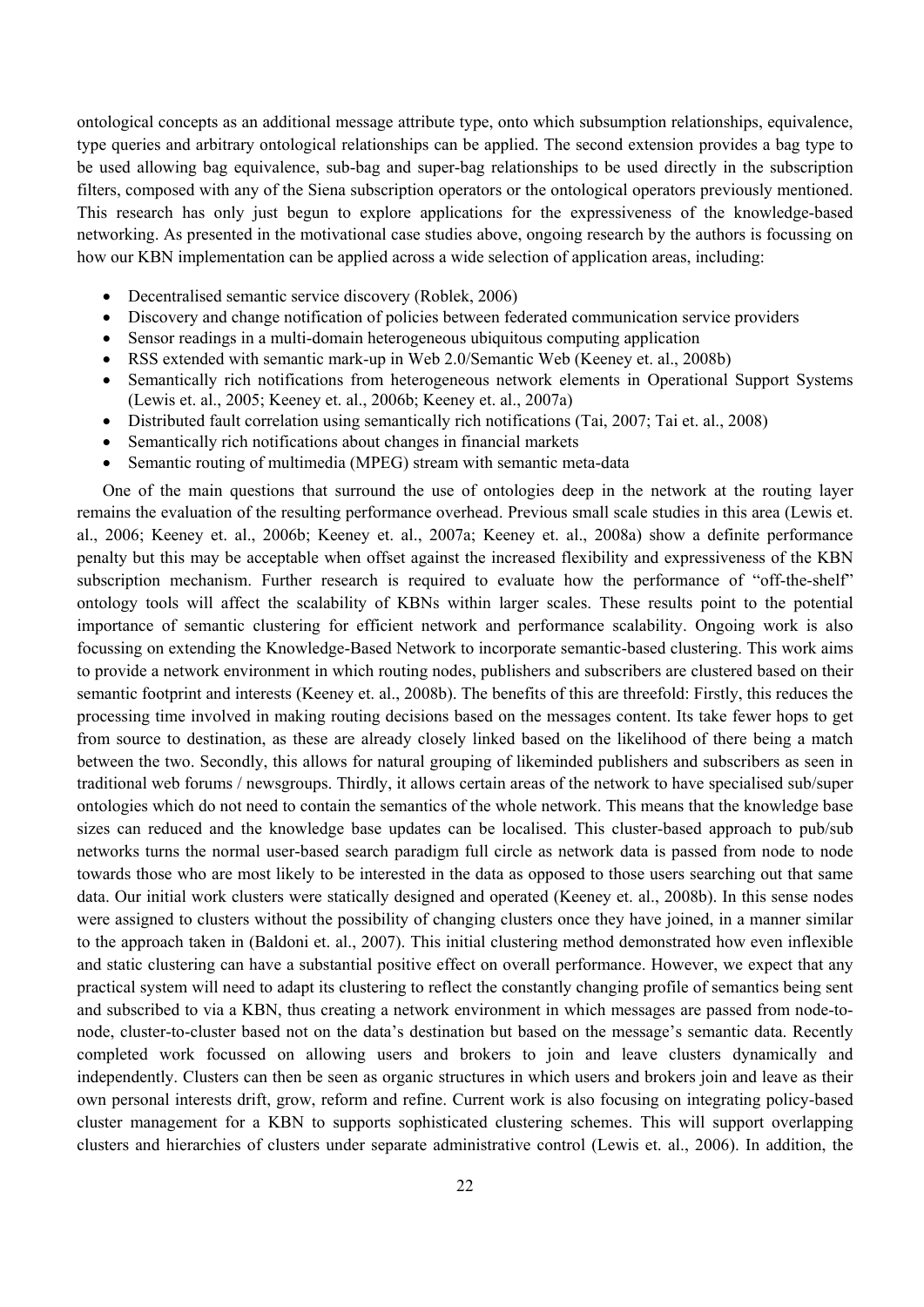effect of semantic interoperability in node matching functions and in inter-cluster communications is being assessed (GuoS et. al., 2007; GuoS et. al., 2008). This requires evaluation of different schemes for injecting newly discovered semantic interoperability mappings into the ontological corpus held by KBN routers, as well as how these mappings are shared between routers. Work is ongoing to build on these initial evaluations (GuoS et. al., 2007; GuoS et. al., 2008) to design and implement a flexible mapping strategy management framework. Work is also ongoing to investigate how mappings can be dynamically distributed around the network as the knowledge bases of clients joining and leaving the network affect the spread of knowledge across the network. It is foreseen that a KBN itself would be ideal for such a distribution mechanism.

### **REFERENCES**

(Baldoni et. al., 2007) Baldoni, R., Beraldi, R., Quema, V., Querzoni, L., Tucci-Piergiovanni, S., (2007), "TERA: topic-based event routing for peer-to-peer architectures," In Proceedings of Distributed event-based systems, (DEBS2007) New York, NY, USA, 2007.

(Borsje et. al., 2008) Borsje, J., Levering, L., Frasincar, F., (2008), "Hermes: a Semantic Web Based News Decision Support System," in *The 23rd Annual ACM Symposium on Applied Computing* Fortaleza, Ceará, Brazil, March 16 - 20, 2008.

(Burcea et. al., 2003) Burcea, I., Petrovic, M., Jacobsen, H-A., (2003), "I know what you mean: Semantic Issues in Internet-scale Publish/Subscribe Systems," In Proceedings of the International Workshop on Semantic Web and Databases (SWDB03), Berlin, Germany, 2003.

(Cai et. al., 2004) Cai, M., Frank, M., (2004), "RDFPeers: A scalable distributed RDF repository based on a structured peer-to-peer network", In Proceedings of WWW conference, May 2004, New York, USA.

(Carroll et. al., 2004) Carroll, J., Dickinson, I., Dollin, C., (2004), "Jena: Implementing the Semantic Web Recommendations", In Proceedings of World Wide Web Conference 2004, 17-22 May 2004, New York, NY, USA. http://jena.sourceforge.net/.

(Carzaniga et. al., 2008) Carzaniga, A., "Siena - Software", (2008), http://www.inf.unisi.ch/carzaniga/siena/software/index.html

(Carzaniga et. al., 2001) Carzaniga, A., Rosenblum, D. S., and Wolf, A. L. (2001). Design and Evaluation of a Wide-Area Event Notification Service. ACM Transactions on Computer Systems, 19(3).

(Chan et. al., 2006) Chan, C.Y., Ni, Y., (2006), "Content-based Dissemination of Fragmented XML Data". In Proceedings of International Conference on Distributed Computing Systems, ICDCS 2006: 44

(Chirita et. al., 2004) Chirita, P.-A., Idreos, S., Koubarakis, M., Nejdl, W., (2006), "Publish/Subscribe for RDF-Based P2P Networks," In Proceedings of the 1st European Semantic Web Symposium (ESWS 2004), Heraklion, Greece, May 10-12, 2004.

(Christian et. al., 2007) Christian, H.-W., James, H., (2007), "Toward expressive syndication on the web," In Proceedings of the 16th international conference on World Wide Web, Banff, Alberta, Canada: ACM, 2007

(Cilia et. al., 2003) Cilia, M., Bornhövd, C., Buchmann, A. P., (2003), "CREAM: An Infrastructure for Distributed, Heterogeneous Event-Based Applications". CoopIS 2003, Catania, Sicily, Italy,

(Clark et. al., 1999) Clark J., DeRose, S., (1999), "Xml path language (xpath)". http://www.w3.org/TR/xpath.

(Diao et. al., 2003) Diao, Y., Altinel, M., Franklin, M.J., Zhang, H., Fischer, P., (2003), "Path sharing and predicate evaluation for high-performance xml filtering". ACM Transactions on Database Systems (TODS), 28(4):467–516, 2003.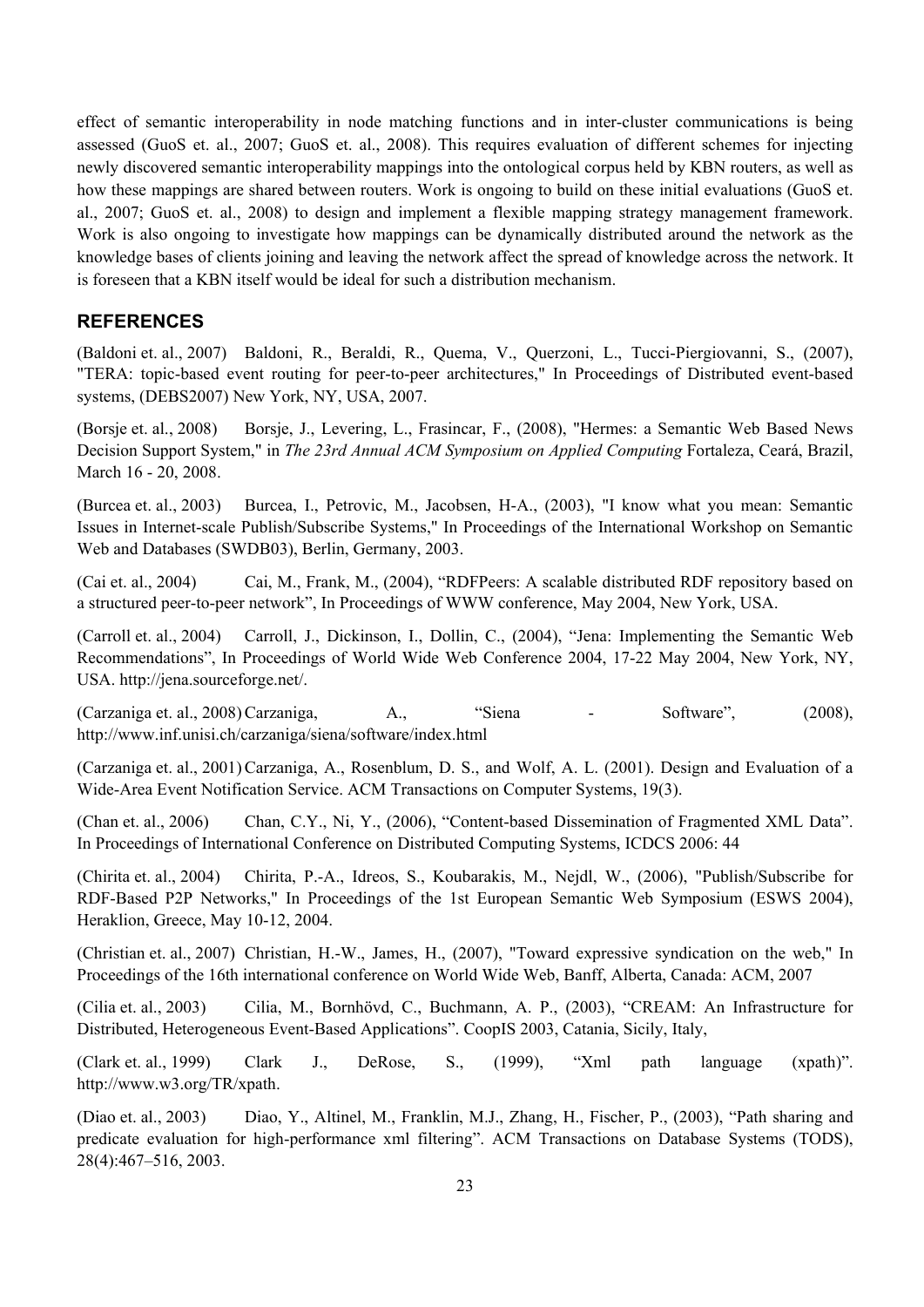(Eugster et. al., 2003) Eugster, P., Felber, P., Kenmarrec, A.M., and Guerrout, R., (2003), "The many faces of publish/subscribe". ACM Computing Surveys (CSUR), Vol. 35, Issue 2, (June 2003), 2003.

(Grossnickle et. al., 2005) Grossnickle, J., Board, T., Pickens, B., Bellmont, M., (2005), "RSS - Crossing Into the Mainstream" Yahoo! & Ipsos Insight Oct 2005.

(GuoS et. al., 2008) Guo, S., Keeney, J., O'Sullivan, D., Lewis, D., (2008), "Coping with Diverse Semantic Models when Routing Ubiquitous Computing Information", The Workshop on Managing Ubiquitous Communications and Services (MUCS2008) at NOMS 2008, Salvador, Bahia, Brazil, 7-11 April 2008.

(GuoS et. al., 2007) Guo, S., Keeney, J., O'Sullivan, D., Lewis, D., (2007), "Adaptive Semantic Interoperability Strategies for Knowledge Based Networking", In Proceedings of International Workshop on Scalable Semantic Web Knowledge Base Systems (SSWS '07) at OTM 2007, Vilamoura, Portugal, 27-29 November 2007.

(GuoY et. al., 2004) Guo Y., Heflin J., Pan Z., (2004), "An Evaluation of Knowledge Base Systems for Large OWL Datasets", Technical Report, CSE department, Leigh University, 2004.

(GuoY et. al., 2005) Guo Y., Heflin J., (2005), "LUBM: A Benchmark for OWL Knowledge Base Systems", Journal of Web Semantics, Vol. 3 Issue 2, 2005.

(Gupta et. al., 2003) Gupta A., Suciu. D., (2003), "Stream processing of xpath queries with predicates". In Proceedings of 2003 ACM SIGMOD Intl conference on Management of data pages 419–430, 2003.

(Haarslav et. al., 2001) Haarslev, V., Moller, R. (2001), "RACER System Description", In Proceedings of IJCAR 2001, volume 2083 of LNAI, 701–706. Siena, Italy, Springer.

(Jennings et. al., 2007) Jennings, B., van der Meer, S., Balasubramaniam, S., Botvich, D., O'Foghlu, M., Donnelly, W., Strassner, J., "Towards Autonomic Management of Communications Networks", IEEE Communications Magazine, 45(10), October 2007

(Keeney et. al., 2006a) Keeney, J., Lewis, D., O'Sullivan, D., (2006), "Benchmarking Knowledge-based Context Delivery Systems", In Proceedings of ICAS06, Silicon Valley, USA, July 19-21, 2006.

(Keeney et. al., 2006b) Keeney, J., Lewis, D., O'Sullivan, D., Roelens, A., Wade, V., Boran, A., Richardson, R., (2006), "Runtime Semantic Interoperability for Gathering Ontology-based Network Context", Network Operations and Management Symposium (NOMS 2006), Canada. April 2006.

(Keeney et. al., 2007a) Keeney, J., Lewis, D., O'Sullivan, D., (2007), "Ontological Semantics for Distributing Contextual Knowledge in Highly Distributed Autonomic Systems", Journal of Network and System Management, Vol 15, March 2007

(Keeney et. al., 2008a) Keeney, J., Roblek, D., Jones, D., Lewis, O'Sullivan, D., (2008), "Extending Siena to support more expressive and flexible subscriptions," in The 2nd International Conference on Distributed Event-Based Systems (DEBS 2008), Rome, Italy, 2008.

(Keeney et. al., 2008b) Keeney, J., Jones, D., Roblek, D., Lewis, D., O'Sullivan, D., (2008), "Knowledge-based Semantic Clustering," In Proceedings of ACM Symposium on Applied Computing, Fortaleza, Brazil, 2008.

(Lewis et. al., 2005) Lewis, D., O'Sullivan, D., Power, R., Keeney, J., (2005), "Semantic Interoperability for an Autonomic Knowledge Delivery Service", In Proceedings of Workshop on Autonomic Communication (WAC 2005), Vouliagmeni, Athens, Greece. October 2005.

(Lewis et. al., 2006) Lewis, D., Keeney, J., O'Sullivan, D., Guo, S., (2006), "Towards a Managed Extensible Control Plane for Knowledge-Based Networking", Distributed Systems: Operations and Management Large Scale Management, (DSOM 2006), at Manweek 2006, Dublin, Ireland, 23-25 October 2006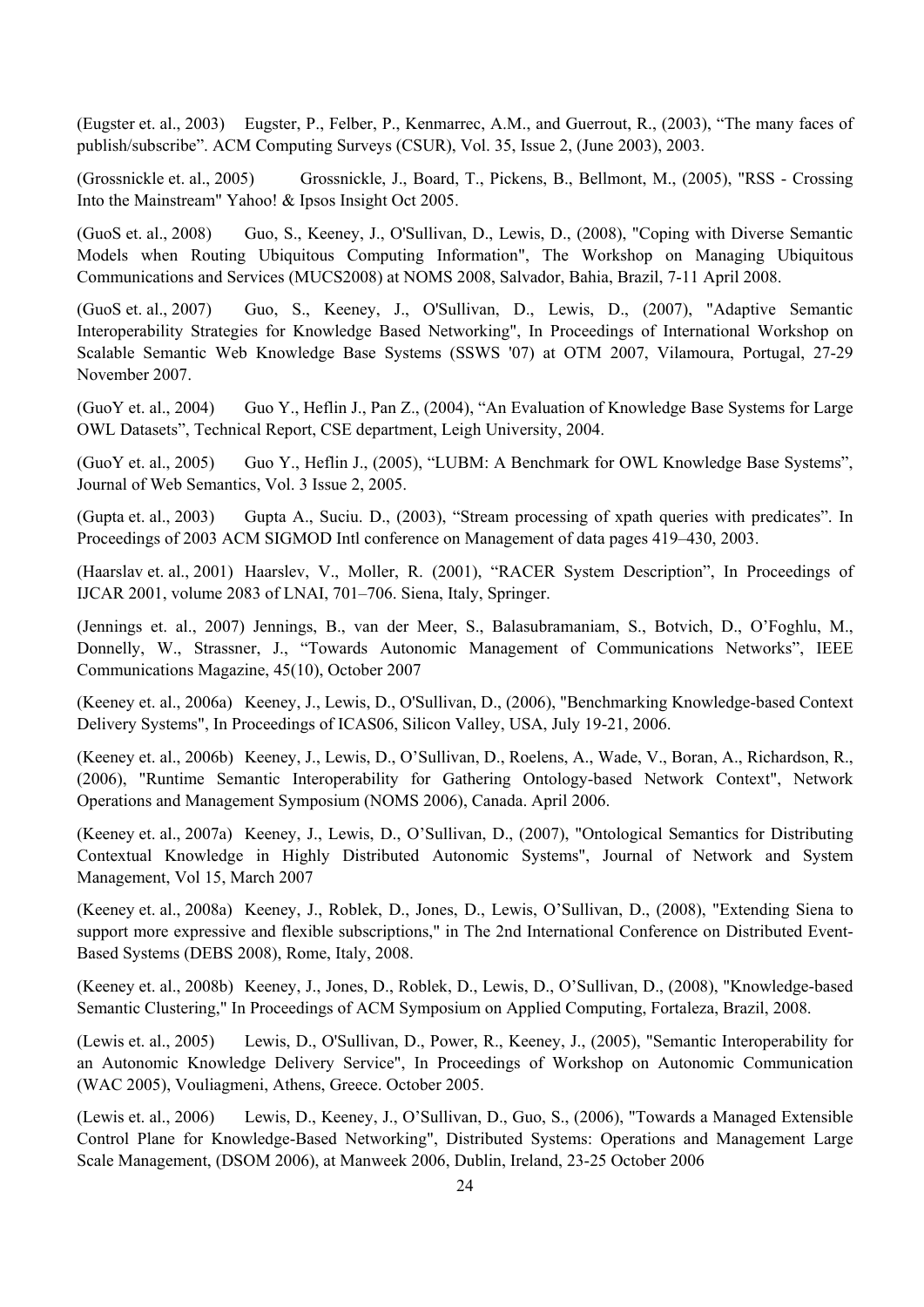(Li et. al., 2004) Li, H., Jiang, G., (2004), "Semantic Message Oriented Middleware for Publish/Subscribe Networks", In Proceedings of SPIE, Volume 5403, pp 124-133, 2004

(Loser et. al., 2003) Loser, A., Naumann, F., Siberski, W., Nejdl, W., Thaden, U., (2003), "Semantic overlay clusters within super-peer networks", In Proceedings of Workshop on Databases, Information Systems and Peerto-Peer Computing in Conjunction with the VLDB 03

(Lynch et. al., 2006) Lynch, D., Keeney, J., Lewis, D., O'Sullivan, D., (2006), "A Proactive Approach to Semantically Oriented Service Discovery". Innovations in Web Infrastructure (IWI 2006). at World-Wide Web Conf., Edinburgh, Scotland. May 2006.

(Martin et. al., 2004) Martin, D., Burstein, M., Hobbs, J., Lassila, O., McDermott, D., McIlraith, S., Narayanan, S., Paolucci, M., Parsia, B., Payne, T., Sirin, E., Srinivasan, N., Sycara, K., (2004), "OWL-S: Semantic Markup for Web Services", W3C Member Submission 22 November 2004

(Meier et. al., 2005) Meier, R., Cahill, V., (2005), "Taxonomy of Distributed Event-Based Programming Systems", The Computer Journal, vol 48, no 5, pp 602-626, 2005

(Motik et. al., 2006) Motik, B., Sattler, U., (2006), "Practical DL Reasoning over Large Aboxes with KAON2", available at http://kaon2.semanticweb.org/

(Mühl et. al., 2006) Mühl , G., Fiege, F., Pietzuch, P., (2006), "Distributed Event-Based Systems". Springer-Verlag, 2006.

(owl, 2004) OWL, (2004), "W3C Recommendation: OWL Web Ontology Language Overview", "http://www.w3.org/TR/owl-features/," Accessed June 2008.

(Pan, 2005) Pan Z., (2005), "Benchmarking DL Reasoners Using Realistic Ontologies", In Proceedings of Intl workshop on OWL: Experience and Directions (OWL-ED2005). Galway, Ireland. 2005

(Parsia et. al., 2004) Parsia, B., Sirin, E., (200V), "Pellet: An OWL-DL Reasoner", Poster at ISWC 2004, Hiroshima, Japan, 2004.

(pellet, 2003) "Pellet Performance", (200V), http://www.mindswap.org/2003/pellet/performance.shtml

(Peitzuch et. al., 2002) Pietzuch, P., Bacon, J., (2002), "Hermes: A Distributed Event-Based Middleware Architecture," In Proceedings of International Conference on Distributed Computing Systems, 2002.

(Peitzuch et. al., 2003) Pietzuch, P., Bacon, J., (2003), "Peer-to-Peer Overlay Broker Networks in an Event-Based Middleware". Distributed Event-Based Systems (DEBS'03). In Proceedings of the ACM SIGMOD/PODS Conference, San Diego, CA, June 2003.

(Petrovic et. al., 2003) Petrovic, M., Burcea, I., Jacobsen, H. A., (2003), "S-ToPSS: semantic Toronto publish/subscribe system," In Proceedings of the 29th international conference on Very large data bases (VLDB03), Berlin, Germany, 2003.

(Petrovic et. al., 2005) Petrovic, M., Liu, H., Jacobsen, H.-A., "CMS-ToPSS: Efficient Dissemination of RSS Documents". In Proceedings of 31st International Conference on Very Large Data Bases (VLDB). September 2005.

(Raiciu et. al., 2006) Raiciu, C., Rosenblum, D. S., Handley, M. "Revisiting Content-Based Publish/Subscribe". In Proceedings of 26th IEEE international Conference on Distributed Computing Systems Workshop, 4-7 July 2006.

(Roblek, 2006) Roblek, D. (2006), "Decentralized Discovery and Execution for Composite Semantic Web Services", M.Sc. Thesis, Computer Science, Trinity College Dublin, Ireland, 2006.